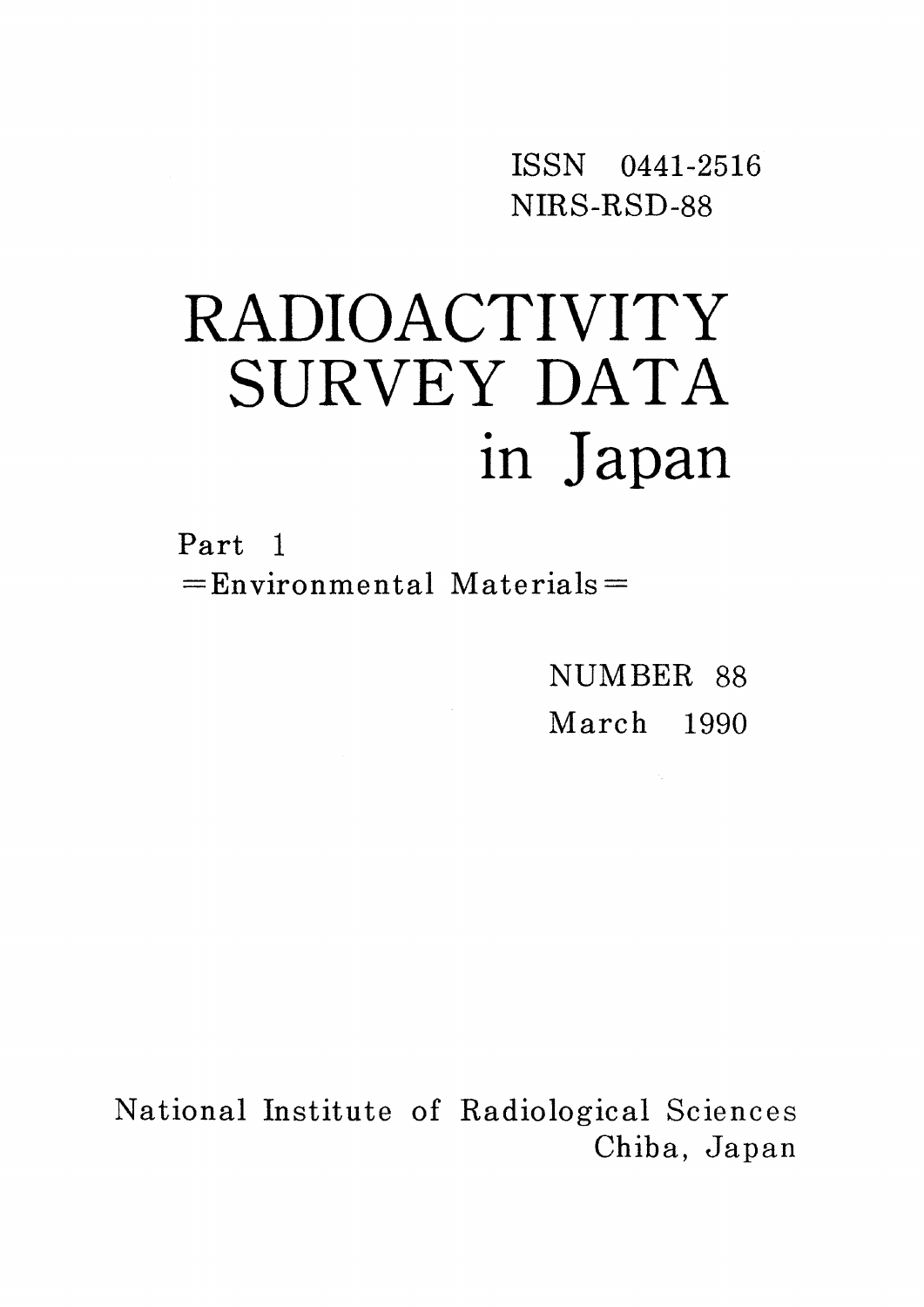# Radioactivity Survey Data in Japan Number 88 March 1990 Part  $1 =$ Environmental Materials  $=$

Contents Page Environmental and Dietary Materials (Japan Chemical Analysis Center) (for domestic program) (for WHO program) 7. Contents of Figure (Selected Locations)

Editted by National Institute of Radiological Sciences, under the supervision of Science and Technology Agency of Japanese Government.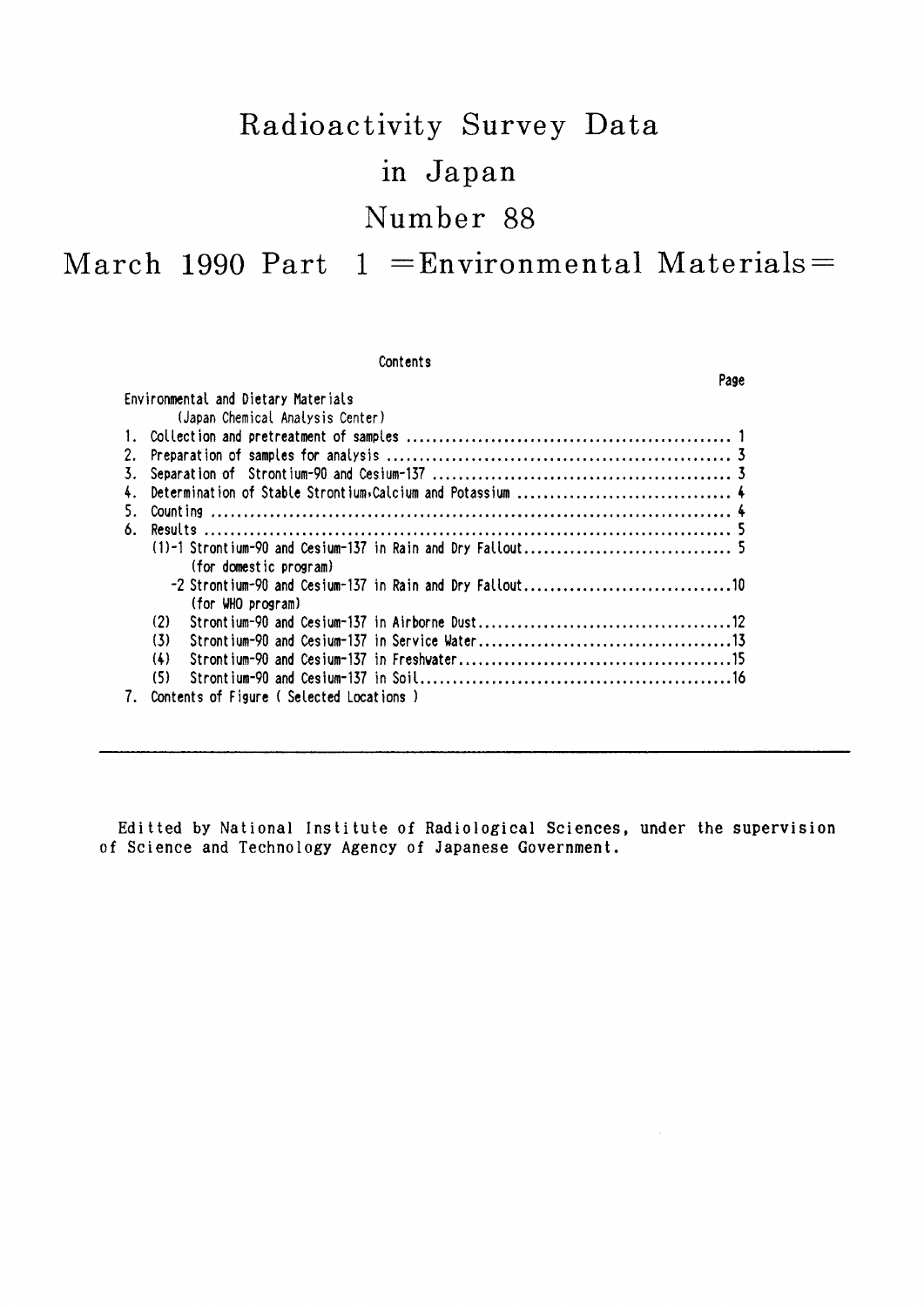Environmental and Dietary Materials"

#### (Japan Chemical Analysis Center)

Collection and pretreatment of samples 1.

(1) Rain and dry fallout

Rain and dry fallout was collected monthly on a sampling tray, approximately 5000 cm<sup>2</sup> in area, which was filled with water to a depth of 1 cm at the beginning of every month.

Strontium and cesium carrier solutions were added after the sample was filtered. The tray was washed with 5  $\ell$  of distilled vater and the vashing vas combined to the filtrate.

The sample was passed through a cation exchange column (500 ml of Dowex 50W  $\times$ 8, 50  $\sim$  100 mesh, Na form) at a rate flow of 80 ml/min.

#### (2) Airborne dust

Airborne dust was collected by an electrostatic precipitator or a filter air sampler for every three months at a rate of more than 3000 m<sup>3</sup> per month. **The** sampling was done 1 to 1.5 meters above the ground.

#### (3) Service water and freshwater

Service water,  $100$   $\ell$  each, was collected at the intake of the water-treatment plant and at the tap after vater vas left running for five minutes. Strontium and cesium carriers were added to the filtered water sample. The subsequent process was the same as that described in the section (1). Freshwater was treated in the same way as the service vater.

## $(4)$  Soil

Soil was collected from the location in the spacious and flat area without past surface disturbance caused by duststorms, inflow and outflow due to precipitation, etc.. Any places located under trees in a forest, in a stony area or inside of river banks were avoided. Soil was taken from two layers of different depths, 0-5cm and 5-20cm. The soil lumps were crushed by hands and dried in a drying oven regulated 105  $\mathbf{C}$ . The soil was then passed through a 2 mm sieve to remove plant roots and pebbles.

(5) Sea vater Sea water was collected at the fixed stations where the effect of terrestrial fresh water from rivers was expected to be negligibly small. A special consideration was also given to weather conditions. The sampling was carried out when there was no rainfall for the last fey days. To prevent contamination, vater samples were collected at the bow of a sampling boat just before she stood still by scooping surface vater using a polyethylene bucket. Immediately after the collection, the samples were acidified to a pH lower than 3 by adding concentrated hydrochloric acid in a ratio of  $1 \text{ mQ}$  to  $1 \text{ Q}$  of sea vater, and then stored in 20  $\Omega$  polyethylene containers. The sampling equipments as well as containers were thoroughly rinsed with dilute hydrochloric acid and then with distilled vater before use. Two hundred milliliters of sea vater was also collected at the same stations for the determination of chlorinity.

#### (6) Sea sediments

Sediment was collected in the same area as that for the sea vater sample, taking the following criteria into account:

- a. The depth of water exceeds 1 m at low tide.
- b. No significant sedimental movement is observed in the vicinity of concern.
- c. Mud, silt and fine sand are preferable.

A conventional sediment sampling device was used for collecting the top few centimeters of surface sediment. Approximately 4kg of the sample in wet weight was spread on a stenless steel dish after removed of the pebbles, shells and other foreign materials, and dried in a drying oven regulated at  $105C$ .

#### (7) Total diet

A full one day ordinary diet including three meals, water, tea and other in-between snacks for five persons was collected as a sample of "total diet". The sample in a large stainless steel pan was carbonized carefully by direct application of gas flame, and was transfered to a porcelain dish and then ashed at 450 °C in an electric muffle furnace.

#### $(8)$  Rice

Polished rice was collected in producing districts at the harvest and in consuming areas when new crops were first put on sale. The sample was carbonized and ashed in a porcelain dish.

\* Samples were sent to the Center from 32 contracted prefectures.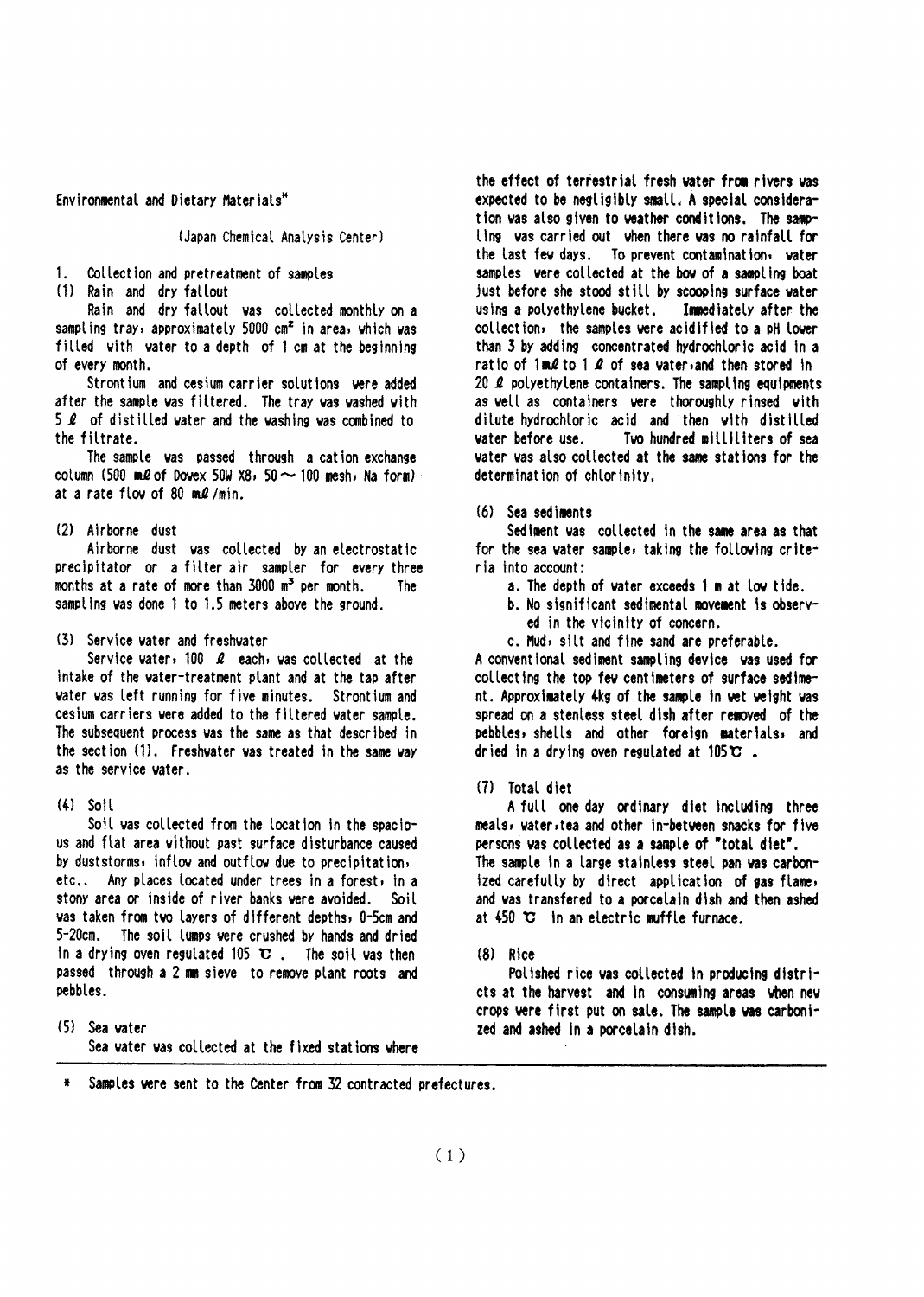#### $(9)$  Milk

Raw milk was collected in producing districts and commercial milk was purchased in consuming districts. Milk in a stainless steel pan or a porcelain dish was evaporated to dryness followed by carbonization and ashing.

#### (10) Vegetables

Spinach and Japanese radish were selected as the representatives for leaf vegetables and for non-starch roots, respectively. After removing soil, the edible part of vegetable sample was dried and carbonized in a stainless steel pan or a porcelain dish.

#### $(11)$  Tea

Five hundred grams of manufactured green tea was collected, carbonized and ashed in a stainless steel pan or a porcelain dish.

#### (12) Fish, shellfish and seaveeds

a. Sea fish and freshwater fish

Fish was rinsed with water and blotted with a filter paper. Only the edible part was used in case of larger sized fish, and the whole part was used in case of smaller ones. Each sample was weighed and placed in a stainless steel pan or a porcelain dish. After carbonized, the sample was ashed in an electric muffle furnace.

#### b. Shellfish

Approximately 4 kg of shellfish including the shells was collected or purchased. After removing the shells, it was treated in the same way as that for the sea fish.

#### c. Seaveeds

Edible seaveeds were collected and rinsed with water to remove sand and other adhering matters on These vere removed of excess vater, the surface. veighed dried and ashed.

Table 1 shows detailes of sample collection.

| Sample                                         | Frequency of sampling                             | Quantity of sample            |
|------------------------------------------------|---------------------------------------------------|-------------------------------|
| =Environmental materials=                      |                                                   |                               |
| (1) Rain and dry fallout                       |                                                   |                               |
| 1. For domestic program                        | monthly                                           |                               |
| 2. For WHO program                             | monthly                                           |                               |
| (2) Airborne dust                              | quarterly                                         | $>3000$ m <sup>3</sup> /month |
| (3) Service vater and freshwater               |                                                   |                               |
| 1. Service water (source water)                | semiyearly                                        | 100 $\ell$                    |
| 2. Service water (tap water)                   | semiyearly                                        | 100 $\ell$                    |
| 3. Freshvater                                  | yearly (fishing season)                           | 100 $\ell$                    |
| $(4)$ Soil                                     |                                                   |                               |
| 1. $0 \sim 5$ cm                               | yearly                                            | 4 kg                          |
| 2. $5 - 20$ cm                                 | yearly                                            | 4 kg                          |
| (5) Sea water                                  | yearly                                            | $40\ell$                      |
| (6) Sea sediments                              | yearly                                            | 4 kg                          |
| =Dietary materials=                            |                                                   |                               |
| (7) Total diet                                 | semiyearly                                        | daily amount for 5 persons    |
| $(8)$ Rice                                     |                                                   |                               |
| 1. Producing districts                         | yearly (harvesting season)                        | 5 kg (polished rice)          |
| 2. Consuming districts                         | yearly (harvesting season)                        | 5 kg (polished rice)          |
| $(9)$ Milk                                     |                                                   |                               |
| 1. Producing districts for<br>WHO program      | quarterly (February, May, August and<br>November) | 3 Q                           |
| 2. Producing districts for<br>domestic program | semiyearly (February and August).                 | 3 l                           |

Table 1 Details of sample collection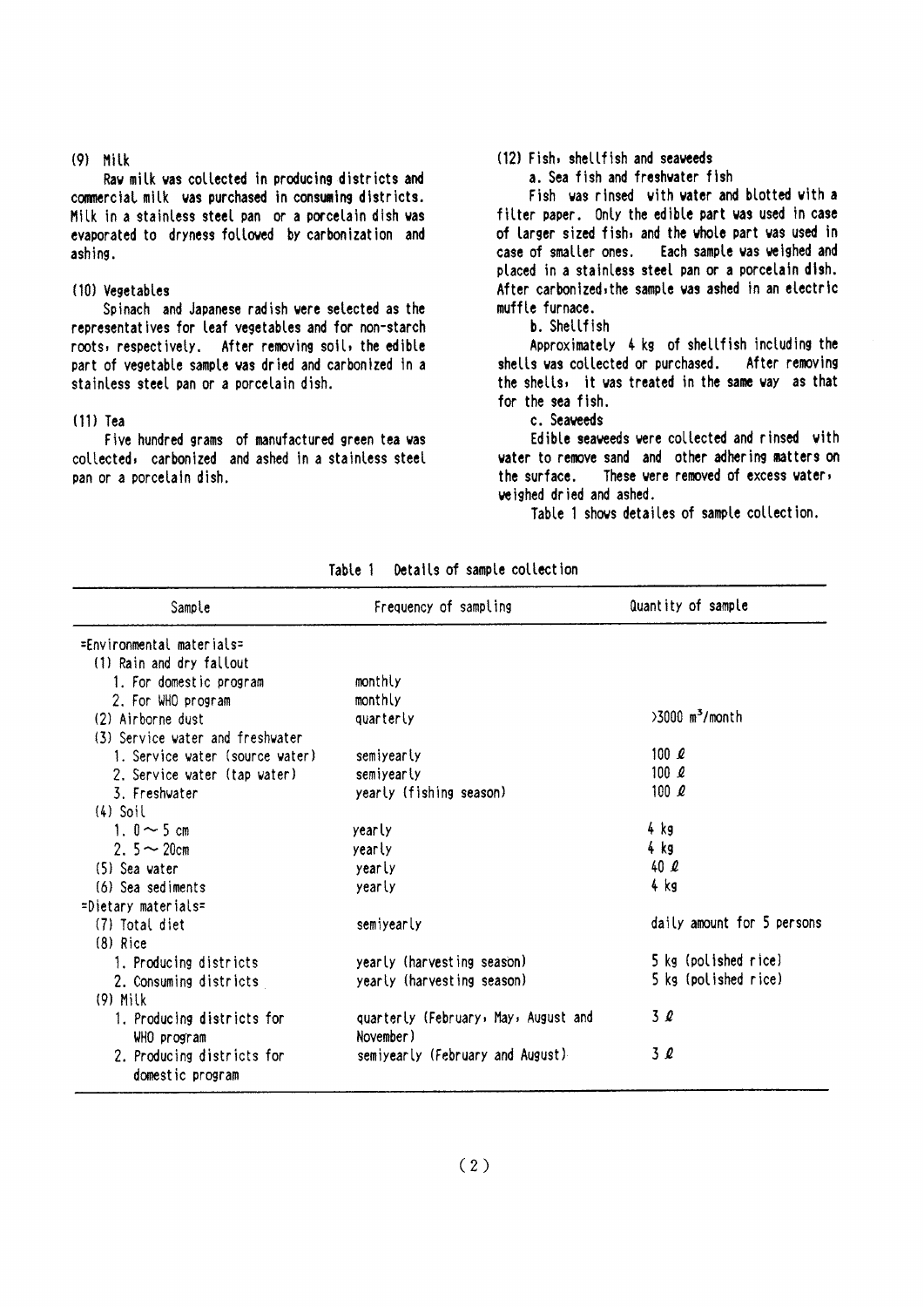| Sample                            | Frequency of sampling                | Quantity of sample      |
|-----------------------------------|--------------------------------------|-------------------------|
| 3. Consuming districts            | semiyearly (February and August)     | 3Q                      |
| 4. Powdered milk                  | semiyearly (April and October)       | $2 \sim 3$ kg           |
| (10) Vegetables                   |                                      |                         |
| 1. Producing districts            | yearly (harvesting season)           | 4 kg                    |
| 2. Consuming districts            | yearly (harvesting season)           | 4 kg                    |
| $(11)$ Tea                        | yearly (the first harvesting season) | 500g (manufactured tea) |
| (12) Fish, shellfish and seaveeds |                                      |                         |
| 1. Sea fish                       | yearly (fishing season)              | 4 kg                    |
| 2. Freshvater fish                | yearly (fishing season)              | 4 kg                    |
| 3. Shellfish                      | yearly (fishing season)              | $4$ kg                  |
| 4. Seaveeds                       | yearly (fishing season)              | $2 \sim 3$ kg           |

- $\mathcal{P}$ Preparation of samples for analysis
- (1) Rain, service vater and freshvater

Strontium and cesium were eluted with hydrochloric acid from the cation exchange column. The residue of rain sample on the filter paper was ashed in an electric muffle furnace and the ash was dissolved in hydrochloric acid. The insoluble part was filtered and The filtrate and the washings were combined vashed. to the previous eluate and used for radiochemical analysis.

### (2) Soil and Sea sediment

Dried soil was crushed to smaller ones than 0.25 mm in size by a crusher. The sieved sample was ashed in an electric muffle furnace regulated at  $450 \, \text{C}$ . The sample was then heated with hydrochloric acid, strontjum and cesium carrier solutions and the mixture was heated. The insoluble constituent was filtered off and vashed with vater.

The dried sample was crushed to smaller ones than 0.25 mm by a crushing machine. The further preparation of the sample was the same as that described in the section  $2-(2)$ .

#### $(3)$  Rice

The ashed sample was pulverized with a porcelain mortar and passed through a 0.35 mm sieve. The sieved sample to which both strontium and cesium carriers were added, was digested with nitric acid by heating. After the sample was heated again with nitric acid to dryness, strontium and cesium were extracted with hydrochloric acid and water. The insoluble constituent was The filtrate and washings were filtered and washed. combined for subsequent radiochemical analysis.

(4) Airborne dust, diet, milk, vegetables, fish and shellfish, seaveeds, tea and others

These ashed samples were treated with the same procedure as that described in the section  $2-(4)$ .

- Separation of strontium-90 and cesium-137 3.
- (1) Strontium-90

Sample solutions, prepared as in the foregoing sections 2-(1) through 2-(4), were neutralized with sodium hydroxide. After sodium carbonate was added, the precipitate of strontium and calcium carbonates was separated. The supernatant solution was retained for cesium-137 determination. The carbonates vere dissolved in hydrochloric acid and strontium and ca-Icium were precipitated as oxalates. The precipitate was dissolved in nitric acid and strontium was separated from calcium by successive fuming nitric acid separation. Iron scavenge was made after addition of ferric iron carrier followed by barium chromate separation after addition of barium carrier to remove radium, its daughters and lead. Strontium was recovered as carbonate, and the precipitate was dried and veighed to determine strontium recovery. The strontium carbonate was dissolved in hydrochloric acid and iron carrier was added. The solution was allowed to stand for two weeks for strontium-90 and yttrium-90 to attain equilibrium. Yttrium-90 was coprecipitated with ferric hydroxide and the precipitate was filtered off, washed and counted.

 $(2)$  Cesium-137

The supernatant separated from the strontium fraction was acidified with hydrochloric acid. While stirring, cesium was adsorbed on the ammonium molyb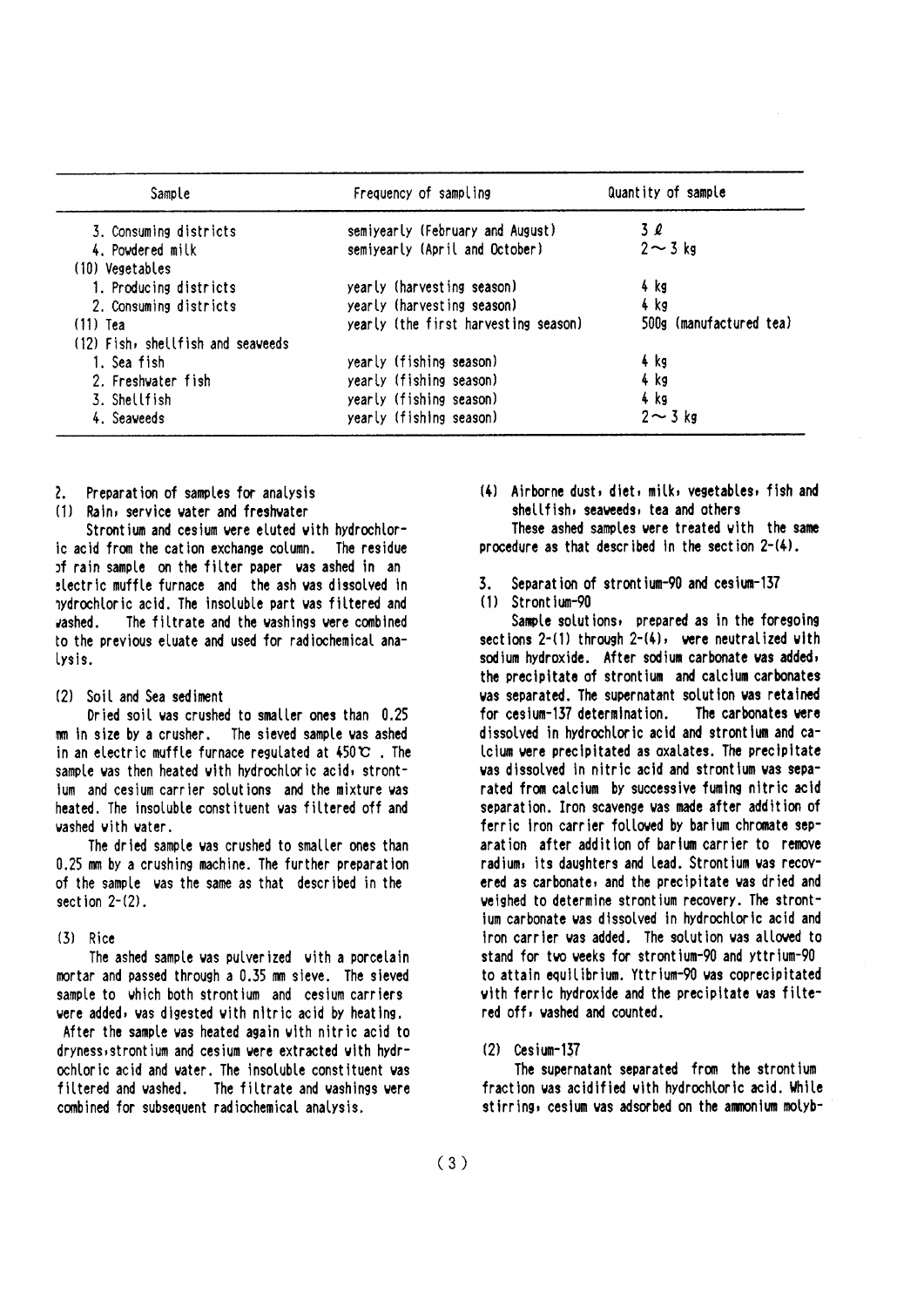dophosphate added.

After filtered off and washed with hydrochlotric acid the precipitate was dissolved in 2.5N sodium hydroxide solution. The solution was adjusted to pH 8.2 with hydrochloric acid and allowed to cool. Resultant molybdenum hydroxide which separated out in the solution, was filtered off and washed with water. **EDTA vas** added to the filtrate and vashings. Cesium and rubidium were adsorbed on a cation exchange column and cesium was separated from rubidium by eluting with hydrochloric acid.

The eluate was evaporated to dryness and was dissolved. The solution was filtered. Chloroplatinic acid was added to precipitate cesium. The precipitate was filtered onto a tared paper using a demountable filter and washed with water and then ethanol. After drying, the chemical yield of cesium was determined by weighing the precipitate. Cesium-137 radioactivity was measured for this precipitate.

4. Determination of stable strontium, calcium and potassium

A weighed amount of soil or sea sediment was heated in a electric muffle furnace at 450 °C and then

treated with hydrochloric acid for extraction. A weighed aliquot of ashed samples of total diet, vegetables, milk, fish, shellfish or seaveeds vas digested with hydrofluoric acid and nitric acid. The extract was made up to an appropriate volume with dilute hydrochloric acid. The sample solution was analyzed for calcium by titration with standard potassium permanganate solution after separating calcium as oxalate. Atomic absorption spectroscopy was applied when appropriate. Stable strontium and potassium were determined by atomic absorption and flame emission spectrometry, respectively.

5. Count ing

After the radiochemical separation the mounted precipitates were counted for activity using low background beta counters normally for 60 to 90 min. Net sample counting rates were corrected for counter efficiency, recovery, self-absorption and decay to obtain the content of strontium-90 and cesium-137 per sample aliquot. From the results, concentrations of these nuclides in the original samples were calculated.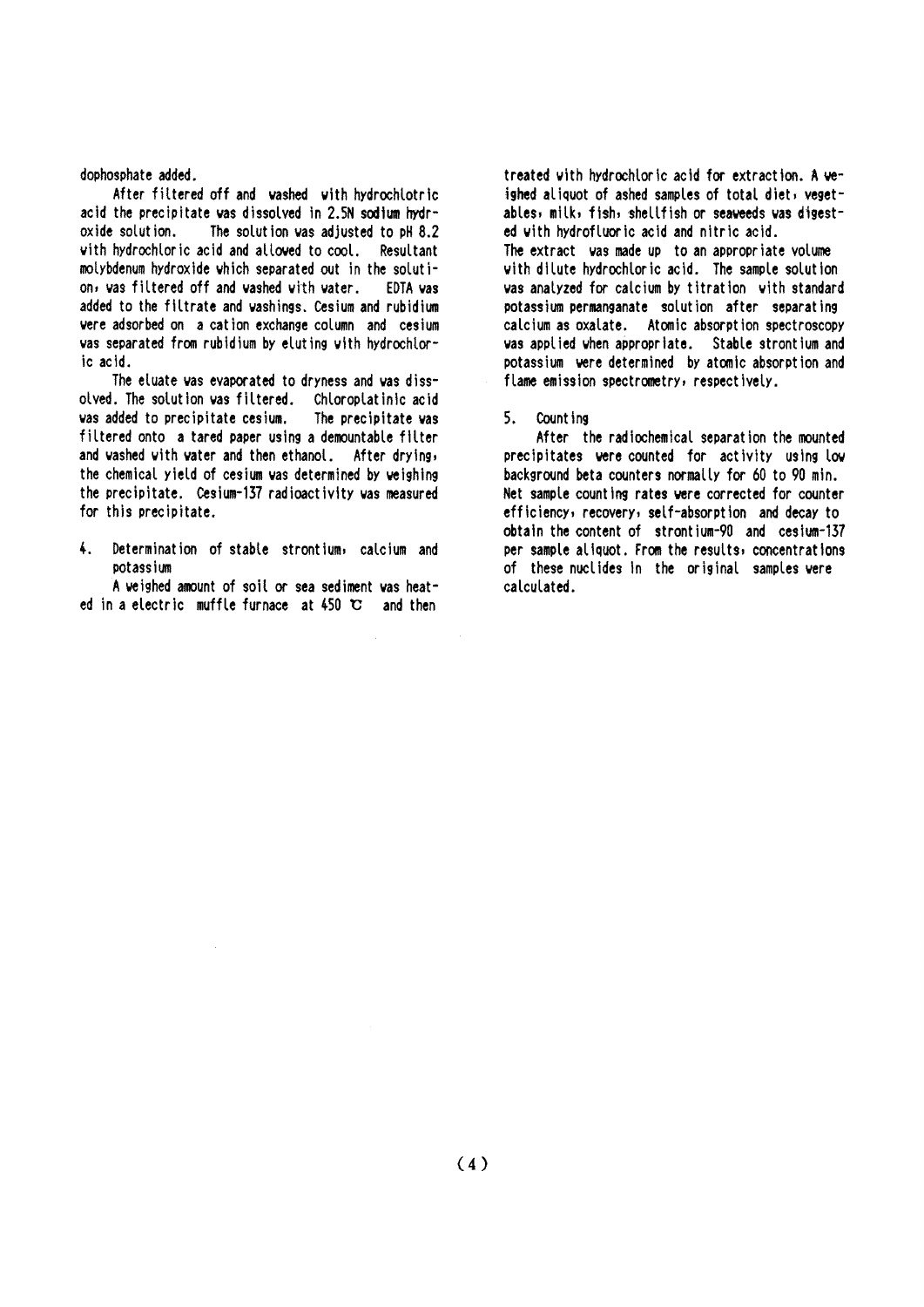#### (1)-1 Strontium-90 and Cesium-137 in Rain and Dry Fallout (for domestic program) (from Aug. 1988 to Jul. 1989)

#### -continued from NO. 86 of this publication-

|                         | Duration        | Precipitation | $\circ$ $\circ$ sr     | 137Cs                  |
|-------------------------|-----------------|---------------|------------------------|------------------------|
| Location                | (days)          | (mm)          | (MBq/Km <sup>2</sup> ) | (MBq/Km <sup>2</sup> ) |
| August, 1988            |                 |               |                        |                        |
| Morioka, IWATE          | 32              | 261.8         | $0.01 \pm 0.017$       | $0.04 \pm 0.022$       |
| September, 1988         |                 |               |                        |                        |
| Morioka, IWATE          | 31              | 115.1         | $0.00 \pm 0.016$       | $0.002 \pm 0.020$      |
| October, 1988           |                 |               |                        |                        |
| Morioka, IWATE          | 32              | 75.1          | $0.01 \pm 0.018$       | $0.01 \pm 0.021$       |
| Tsu. MIE                | 32 <sub>2</sub> | 93.0          | $0.03 \pm 0.019$       | $0.06 \pm 0.022$       |
| Kyoto, KYOTO            | 33              | 47.9          | $0.04 \pm 0.019$       | $0.02 \pm 0.020$       |
| Wakayama, WAKAYAMA      | 30              | 44.1          | $0.03 \pm 0.022$       | $0.01 \pm 0.014$       |
| November, 1988          |                 |               |                        |                        |
| Morioka, IWATE          | 31              | 98.7          | $0.02 \pm 0.019$       | $0.08 \pm 0.023$       |
| Tsu, MIE                | 31              | 40.0          | $0.03 \pm 0.018$       | $0.11 \pm 0.024$       |
| Kyoto, KYOTO            | 31              | 30.5          | $0.00 \pm 0.018$       | $0.03 \pm 0.013$       |
| Wakayama, WAKAYAMA      | 44              | 28.8          | $0.02 \pm 0.023$       | $0.02 \pm 0.015$       |
| Matsue, SHIMANE         | 31              | 126.8         | $0.05 \pm 0.013$       | $0.14 \pm 0.016$       |
| December, 1988          |                 |               |                        |                        |
| Sapporo, HOKKAIDO       | 28              | 80.0          | $0.01 \pm 0.018$       | $0.10 \pm 0.018$       |
| Morioka, IWATE          | 36              | 38.8          | $0.01 \pm 0.017$       | $0.07 \pm 0.023$       |
| Ookuma-machi, FUKUSHIMA | 27              | 6.2           | $0.05 \pm 0.021$       | $0.07 \pm 0.023$       |
| Mito, IBARAGI           | 36              | 2.0           | $0.01 \pm 0.019$       | $0.06 \pm 0.022$       |
| Utsunomiya, TOCHIGI     | 36              | 0.0           | $0.01 \pm 0.018$       | $0.03 \pm 0.015$       |
| KKosugi-machi, TOYAMA   | 35              | 212.5         | $0.05 \pm 0.021$       | $0.05 \pm 0.016$       |
| Tsu. MIE                | 35              | 3.0           | $0.03 \pm 0.018$       | $0.09 \pm 0.024$       |
| Kyoto, KYOTO            | 35              | 12.6          | $0.05 \pm 0.019$       | $0.03 \pm 0.014$       |
| Wakayama, WAKAYAMA      | 23              | 17.1          | $0.00 \pm 0.030$       | $0.05 \pm 0.023$       |
| Matsue, SHIMANE         | 28              | 52.1          | $0.01 \pm 0.007$       | $0.08 \pm 0.016$       |
| Saga, SAGA              | 35              | 24.9          | $0.01 \pm 0.016$       | $0.00 \pm 0.021$       |
| January, 1989           |                 |               |                        |                        |
| Sapporo, HOKKAIDO       | 36              | 30.0          | $0.06 \pm 0.025$       | $0.05 \pm 0.019$       |
| Aomori, AOMORI          | 29              | 42.5          | $0.03 \pm 0.018$       | $0.10 \pm 0.018$       |
| Onagawa-machi, MIYAGI   | 27              | 119.6         | $0.02 \pm 0.019$       | $0.05 \pm 0.016$       |

#### Table (1)-1: Strontium-90 and Cesium-137 in Rain and Dry Fallout

 $(5)$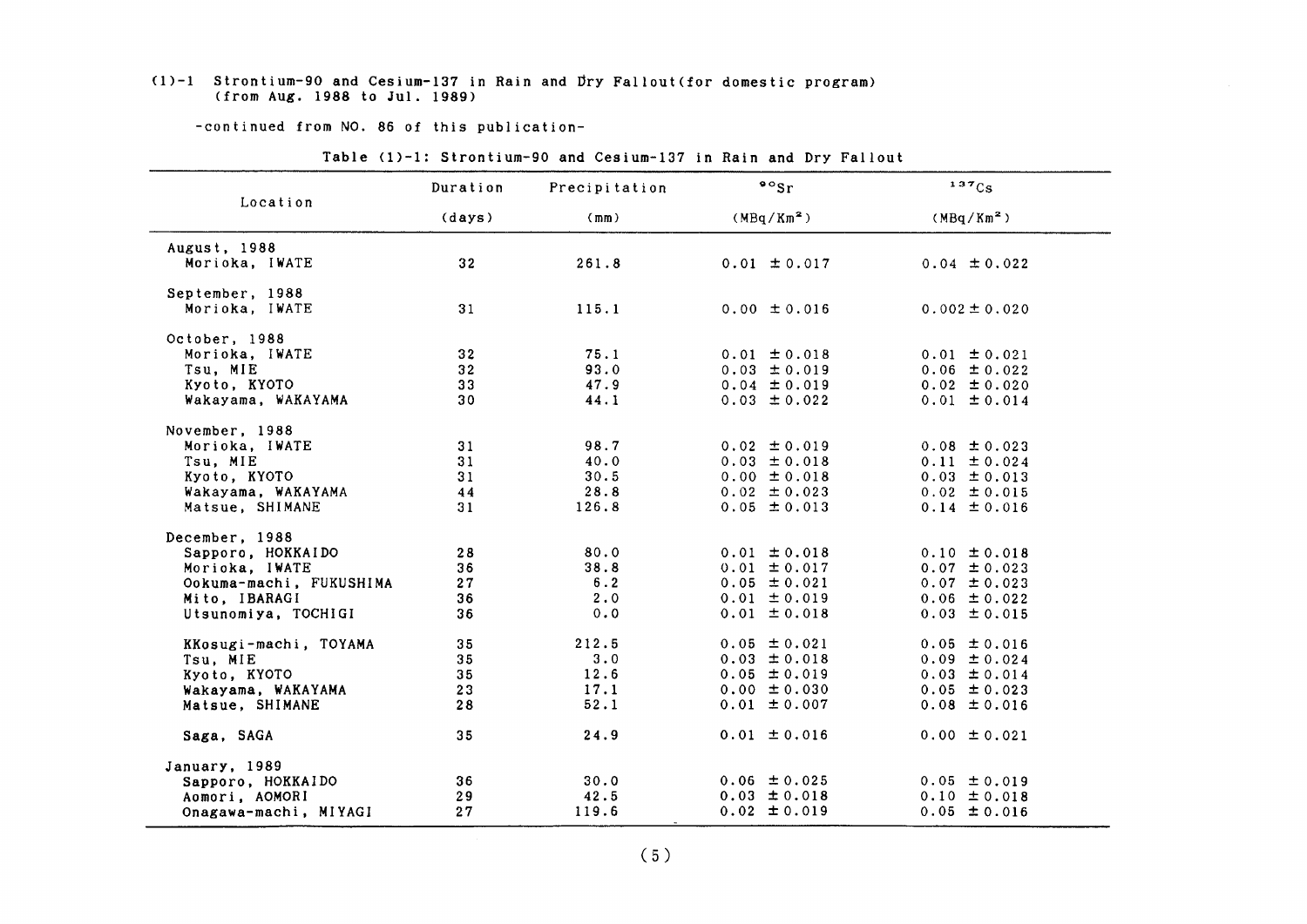|                          | Duration | Precipitation | $\circ s_r$            | 137C5                  |
|--------------------------|----------|---------------|------------------------|------------------------|
| Location                 | (days)   | (mm)          | (MBq/Km <sup>2</sup> ) | (MBq/Km <sup>2</sup> ) |
| Morioka, IWATE           | 28       | 54.1          | $0.003 \pm 0.018$      | $0.08 \pm 0.018$       |
| Yamagata, YAMAGATA       | 29       | 50.5          | $0.01 \pm 0.023$       | $0.10 \pm 0.019$       |
| Ookuma-machi, FUKUSHIMA  | 37       | 84.0          | $0.08 \pm 0.025$       | $0.24 \pm 0.030$       |
| Mito, IBARAGI            | 28       | 92.5          | $0.01 \pm 0.019$       | $0.05 \pm 0.023$       |
| Shinjuku, TOKYO          | 29       | 110.2         | $0.01 \pm 0.016$       | $0.07 \pm 0.017$       |
| Yokohama, KANAGAWA       | 35       | 114.9         | $0.07 \pm 0.020$       | $0.20 \pm 0.023$       |
| Utsunomiya, TOCHIGI      | 28       | 38.3          | $0.00 \pm 0.016$       | $0.001 \pm 0.012$      |
| KKosugi-machi, TOYAMA    | 29       | 176.0         | $0.00 \pm 0.018$       | $0.09 \pm 0.019$       |
| Fukui, FUKUI             | 28       | 185.4         | $0.00 \pm 0.085$       | $0.03 \pm 0.064$       |
| Koufu, YAMANASHI         | 29       | 69.0          | $0.01 \pm 0.017$       | $0.04 \pm 0.021$       |
| Shizuoka, SHIZUOKA       | 28       | 174.0         | $0.00 \pm 0.018$       | $0.15 \pm 0.020$       |
| Nagoya, AICHI            | 28       | 110.0         | $0.08 \pm 0.022$       | $0.08 \pm 0.023$       |
| Tsu, MIE                 | 29       | 132.0         | $0.04 \pm 0.024$       | $0.08 \pm 0.023$       |
| Kyoto, KYOTO             | 29       | 75.4          | $0.02 \pm 0.020$       | $0.09 \pm 0.018$       |
| Kobe, HYOGO              | 35       | 93.3          | $0.00 \pm 0.016$       | $0.05 \pm 0.015$       |
| Wakayama, WAKAYAMA       | 28       | 111.1         | $0.04 \pm 0.023$       | $0.05 \pm 0.016$       |
| Tottori, TOTTORI         | 29       | 145.5         | $0.14 \pm 0.026$       | $0.11 \pm 0.019$       |
| Matsue, SHIMANE          | 36       | 154.4         | $0.03 \pm 0.009$       | $0.10 \pm 0.017$       |
| Hiroshima, HIROSHIMA     | 28       | 98.0          | $0.11 \pm 0.023$       | $0.06 \pm 0.016$       |
| Matsuyama, EHIME         | 29       | 171.0         | $0.03 \pm 0.016$       | $0.02 \pm 0.022$       |
| Takamatsu, KAGAWA        | 33       | 66.5          | $0.01 \pm 0.016$       | $0.04 \pm 0.023$       |
| Dazaifu, FUKUOKA         | 29       | 116.9         | $0.01 \pm 0.018$       | $0.05 \pm 0.016$       |
| Saga, SAGA               | 29       | 124.0         | $0.03 \pm 0.018$       | $0.03 \pm 0.022$       |
| Nagasaki, NAGASAKI       | 29       | 135.0         | $0.03 \pm 0.015$       | $0.03 \pm 0.014$       |
| Ooita, OOITA             | 29       | 83.5          | $0.04 \pm 0.021$       | $0.00 \pm 0.022$       |
| Miyazaki, MIYAZAKI       | 29       | 99.5          | $0.00 \pm 0.017$       | $0.09 \pm 0.025$       |
| Yonagusuku-mura, OKINAWA | 27       | 121.0         | $0.01 \pm 0.016$       | $0.01 \pm 0.014$       |
| February, 1989           |          |               |                        |                        |
| Sapporo, HOKKAIDO        | 29       | 14.0          | $0.04 \pm 0.016$       | $0.06 \pm 0.025$       |
| Aomori, AOMORI           | 29       | 39.0          | $0.03 \pm 0.021$       | $0.05 \pm 0.018$       |
| Onagawa-machi, MIYAGI    | 31       | 95.7          | $0.01 \pm 0.025$       | $0.06 \pm 0.020$       |
| Morioka, IWATE           | 29       | 42.5          | $0.02 \pm 0.021$       | $0.05 \pm 0.017$       |
| Yamagata, YAMAGATA       | 29       | 46.3          | $0.01 \pm 0.021$       | $0.07 \pm 0.020$       |
| Ookuma-machi, FUKUSHIMA  | 29       | 108.5         | $0.07 \pm 0.019$       | $0.25 \pm 0.032$       |
| Mito, IBARAGI            | 29       | 141.5         | $0.003 \pm 0.018$      | $0.03 \pm 0.021$       |
| Shinjuku, TOKYO          | 29       | 138.3         | $0.04 \pm 0.024$       | $0.04 \pm 0.017$       |
| Yokohama, KANAGAWA       | 29       | 139.3         | $0.05 \pm 0.022$       | $0.16 \pm 0.023$       |
| Utsunomiya, TOCHIGI      | 29       | 94.4          | $0.02 \pm 0.019$       | $0.04 \pm 0.015$       |
| KKosugi-machi, TOYAMA    | 29       | 221.0         | $0.00 \pm 0.019$       | $0.22 \pm 0.024$       |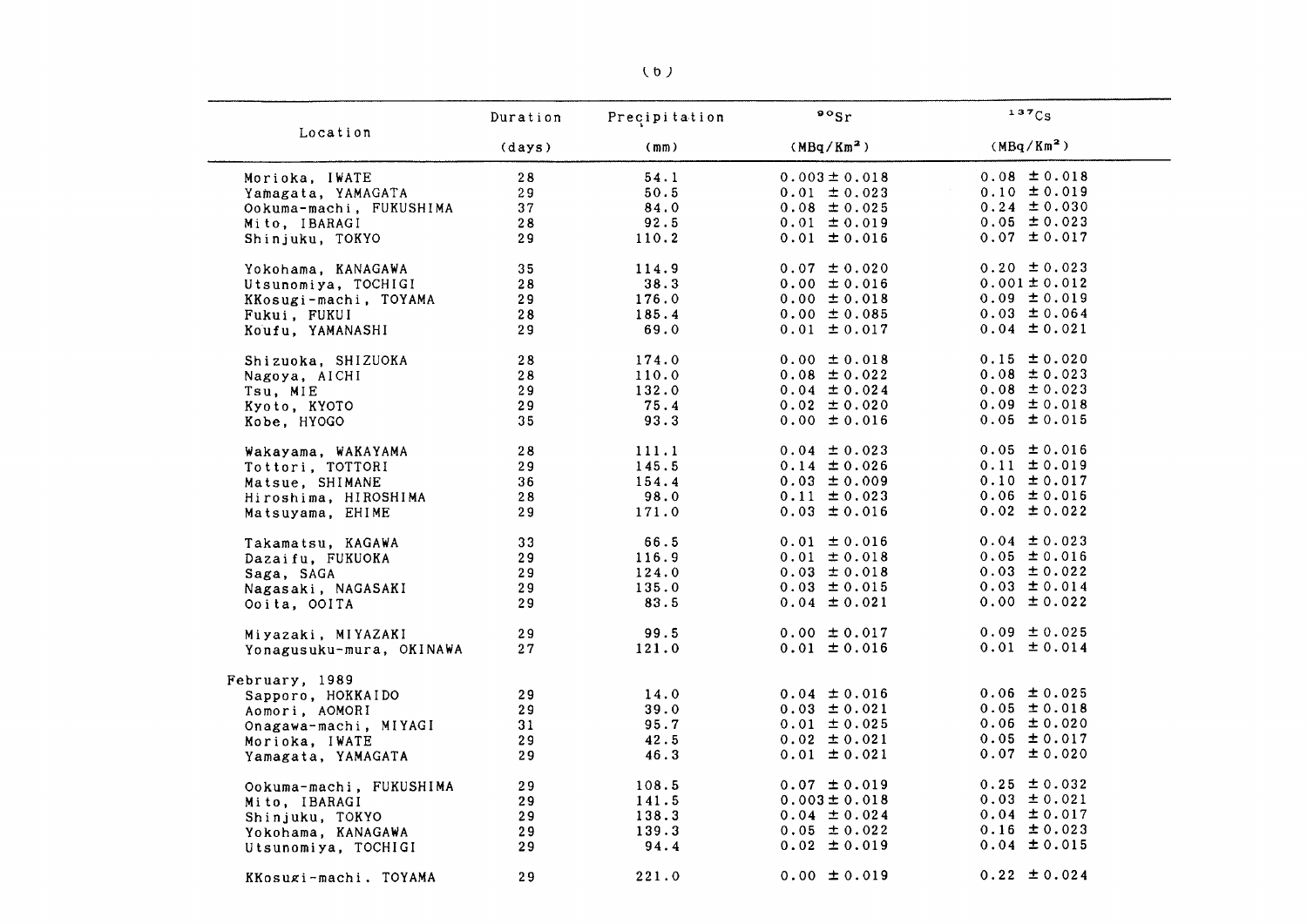|                          | Duration        | Precipitation | $\bullet \circ$ <sub>Sr</sub> | 137Cs                  |
|--------------------------|-----------------|---------------|-------------------------------|------------------------|
| Location                 | (days)          | (mm)          | $(MBq/Km^2)$                  | (MBq/Km <sup>2</sup> ) |
| Fukui, FUKUI             | 29              | 213.8         | $0.05 \pm 0.084$              | $0.14 \pm 0.083$       |
| Shizuoka, SHIZUOKA       | 29              | 323.5         | $0.04 \pm 0.021$              | $0.07 \pm 0.015$       |
| Nagoya, AICHI            | 29              | 163.7         | $0.004 \pm 0.020$             | $0.09 \pm 0.018$       |
| Tsu, MIE                 | 29              | 134.0         | $0.08 \pm 0.027$              | $0.08 \pm 0.023$       |
| Kyoto, KYOTO             | 29              | 109.4         | $0.01 \pm 0.019$              | $0.02 \pm 0.013$       |
| Kobe, HYOGO              | 29              | 128.1         | $0.03 \pm 0.019$              | $0.08 \pm 0.018$       |
| Wakayama, WAKAYAMA       | 34              | 230.6         | $0.00 \pm 0.020$              | $0.03 \pm 0.015$       |
| Tottori, TOTTORI         | 29              | 268.9         | $0.10 \pm 0.027$              | $0.04 \pm 0.017$       |
| Matsue, SHIMANE          | 29              | 183.5         | $0.02 \pm 0.008$              | $0.06 \pm 0.016$       |
| Hiroshima, HIROSHIMA     | 29              | 143.5         | $0.08 \pm 0.022$              | $0.02 \pm 0.014$       |
| Matsuyama, EHIME         | 29              | 128.0         | $0.03 \pm 0.019$              | $0.01 \pm 0.022$       |
| Takamatsu, KAGAWA        | 29              | 99.0          | $0.03 \pm 0.017$              | $0.04 \pm 0.023$       |
| Dazaifu, FUKUOKA         | 29              | 176.6         | $0.05 \pm 0.020$              | $0.03 \pm 0.022$       |
| Saga, SAGA               | 29              | 164.2         | $0.03 \pm 0.013$              | $0.03 \pm 0.014$       |
| Nagasaki, NAGASAKI       | 29              | 191.5         | $0.04 \pm 0.020$              | $0.05 \pm 0.022$       |
| Ooita, OOITA             | 29              | 34.5          | $0.02 \pm 0.021$              | $0.03 \pm 0.025$       |
| Miyazaki, MIYAZAKI       | 29              | 113.1         | $0.002 \pm 0.010$             | $0.16 \pm 0.027$       |
| Yonagusuku-mura, OKINAWA | 29              | 13.0          | $0.00 \pm 0.021$              | $0.07 \pm 0.031$       |
| March, 1989              |                 |               |                               |                        |
| Sapporo, HOKKAIDO        | 31              | 30.0          | $0.04 \pm 0.027$              | $0.07 \pm 0.025$       |
| Aomori, AOMORI           | 32 <sub>2</sub> | 38.5          | $0.17 \pm 0.026$              | $0.16 \pm 0.027$       |
| Onagawa-machi, MIYAGI    | 33              | 49.4          | $0.06 \pm 0.017$              | $0.180 \pm 0.027$      |
| Morioka, IWATE           | 31              | 50.3          | $0.04 \pm 0.020$              | $0.08 \pm 0.018$       |
| Yamagata, YAMAGATA       | 32              | 47.6          | $0.03 \pm 0.016$              | $0.13 \pm 0.029$       |
| Ookuma-machi, FUKUSHIMA  | 31              | 83.1          | $0.01 \pm 0.018$              | $0.11 \pm 0.019$       |
| Mito, IBARAGI            | 32              | 97.5          | $0.04 \pm 0.017$              | $0.13 \pm 0.026$       |
| Shinjuku, TOKYO          | 32              | 114.9         | $0.05 \pm 0.023$              | $0.05 \pm 0.018$       |
| Yokohama, KANAGAWA       | 32              | 163.1         | $0.05 \pm 0.016$              | $0.17 \pm 0.029$       |
| Utsunomiya, TOCHIGI      | 32              | 100.1         | $0.04 \pm 0.018$              | $0.07 \pm 0.015$       |
| KKosugi-machi, TOYAMA    | 32              | 119.5         | $0.05 \pm 0.019$              | $0.25 \pm 0.028$       |
| Fukui, FUKUI             | 35              | 141.2         | $0.00 \pm 0.078$              | $0.23 \pm 0.081$       |
| Koufu, YAMANASHI         | 32 <sub>2</sub> | 92.0          | $0.02 \pm 0.017$              | $0.11 \pm 0.025$       |
| Shizuoka, SHIZUOKA       | 34              | 397.5         | $0.00 \pm 0.017$              | $0.11 \pm 0.019$       |
| Nagoya, AICHI            | 32              | 92.7          | $0.00 \pm 0.019$              | $0.04 \pm 0.015$       |
| Tsu, MIE                 | 32              | 79.5          | $0.00 \pm 0.019$              | $0.25 \pm 0.026$       |
| Kyoto, KYOTO             | 32              | 45.6          | $0.003 \pm 0.019$             | $0.04 \pm 0.015$       |
| Kobe, HYOGO              | 32              | 58.9          | $0.04 \pm 0.019$              | $0.08 \pm 0.026$       |
| Wakayama, WAKAYAMA       | 29              | 64.8          | $0.05 \pm 0.023$              | $0.06 \pm 0.017$       |
| Tottori, TOTTORI         | 32              | 105.4         | $0.08 \pm 0.019$              | $0.16 \pm 0.029$       |

 $\sim 10^7$ 

 $(7)$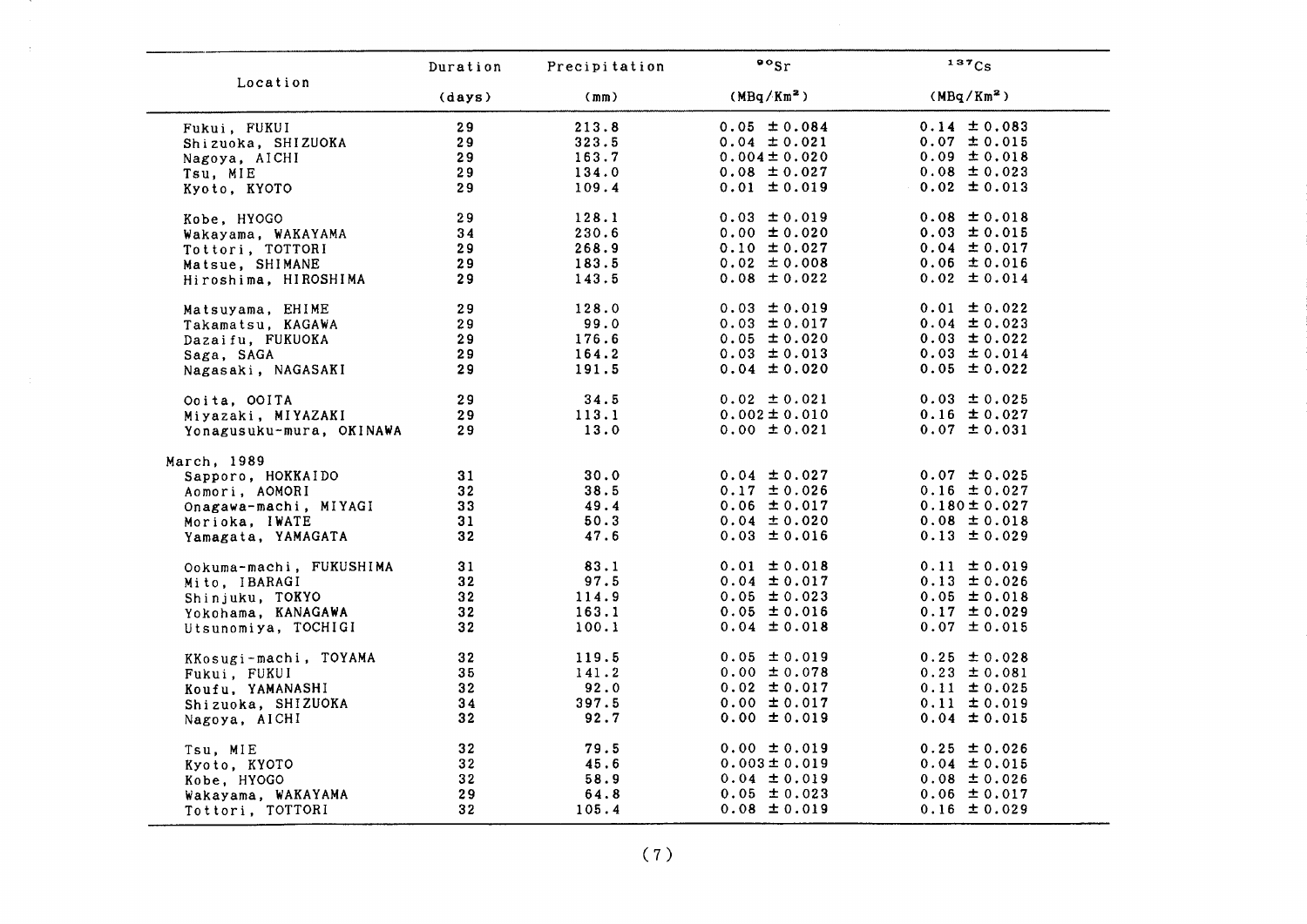|                          | Duration        | Precipitation | $\cdot$ $\cdot$        | 137Cs                  |
|--------------------------|-----------------|---------------|------------------------|------------------------|
| Location                 | (days)          | (mm)          | (MBq/Km <sup>2</sup> ) | (MBq/Km <sup>2</sup> ) |
| Matsue, SHIMANE          | 32              | 80.3          | $0.01 \pm 0.008$       | $0.12 \pm 0.018$       |
| Hiroshima, HIROSHIMA     | 32 <sub>1</sub> | 80.0          | $0.08 \pm 0.022$       | $0.03 \pm 0.013$       |
| Matsuyama, EHIME         | 32 <sub>2</sub> | 73.5          | $0.01 \pm 0.017$       | $0.03 \pm 0.023$       |
| Takamatsu, KAGAWA        | 32              | 48.5          | $0.003 \pm 0.010$      | $0.04 \pm 0.022$       |
| Dazaifu, FUKUOKA         | 31              | 139.9         | $0.05 \pm 0.026$       | $0.11 \pm 0.022$       |
| Saga, SAGA               | 32              | 100.5         | $0.03 \pm 0.013$       | $0.04 \pm 0.014$       |
| Nagasaki, NAGASAKI       | 32 <sub>2</sub> | 152.5         | $0.03 \pm 0.015$       | $0.06 \pm 0.024$       |
| Miyazaki, MIYAZAKI       | 32              | 65.9          | $0.02 \pm 0.018$       | $0.22 \pm 0.029$       |
| Yonagusuku-mura, OKINAWA | 32              | 43.0          | $0.03 \pm 0.019$       | $0.09 \pm 0.024$       |
| April, 1989              |                 |               |                        |                        |
| Sapporo, HOKKAIDO        | 32              | 47.0          | $0.05 \pm 0.018$       | $0.09 \pm 0.027$       |
| Aomori, AOMORI           | 31              | 62.5          | $0.19 \pm 0.028$       | $0.12 \pm 0.027$       |
| Yamagata, YAMAGATA       | 31              | 154.3         | $0.02 \pm 0.020$       | $0.21 \pm 0.024$       |
| Ookuma-machi, FUKUSHIMA  | 32 <sub>2</sub> | 186.0         | $0.03 \pm 0.016$       | $0.11 \pm 0.026$       |
| Mito, IBARAGI            | 31              | 137.0         | $0.02 \pm 0.019$       | $0.09 \pm 0.024$       |
| Shinjuku, TOKYO          | 31              | 176.3         | $0.07 \pm 0.025$       | $0.10 \pm 0.025$       |
| Yokohama, KANAGAWA       | 32              | 235.9         | $0.03 \pm 0.021$       | $0.35 \pm 0.032$       |
| Utsunomiya, TOCHIGI      | 31              | 211.3         | $0.00 \pm 0.020$       | $0.14 \pm 0.027$       |
| KKosugi-machi, TOYAMA    | 31              | 84.0          | $0.07 \pm 0.020$       | $0.13 \pm 0.022$       |
| Fukui, FUKUI             | 30              | 122.7         | $0.11 \pm 0.100$       | $0.03 \pm 0.072$       |
| Shizuoka, SHIZUOKA       | 29              | 262.0         | $0.03 \pm 0.019$       | $0.18 \pm 0.025$       |
| Nagoya, AICHI            | 31              | 160.3         | $0.03 \pm 0.020$       | $0.07 \pm 0.019$       |
| Tsu, MIE                 | 31              | 141.0         | $0.01 \pm 0.019$       | $0.17 \pm 0.027$       |
| Kobe, HYOGO              | 29              | 78.7          | $0.00 \pm 0.021$       | $0.05 \pm 0.023$       |
| Tottori, TOTTORI         | 31              | 74.9          | $0.14 \pm 0.029$       | $0.15 \pm 0.030$       |
| Hiroshima, HIROSHIMA     | 31              | 54.2          | $0.11 \pm 0.025$       | $0.05 \pm 0.015$       |
| Matsuyama, EHIME         | 31              | 48.0          | $0.04 \pm 0.021$       | $0.05 \pm 0.016$       |
| Takamatsu, KAGAWA        | 31              | 49.5          | $0.05 \pm 0.017$       | $0.09 \pm 0.025$       |
| Dazaifu, FUKUOKA         | 32              | 32.4          | $0.03 \pm 0.024$       | $0.04 \pm 0.022$       |
| Saga, SAGA               | 31              | 33.4          | $0.05 \pm 0.024$       | $0.05 \pm 0.018$       |
| Nagasaki, NAGASAKI       | 31              | 36.0          | $0.08 \pm 0.027$       | $0.02 \pm 0.017$       |
| Miyazaki, MIYAZAKI       | 31              | 182.4         | $0.06 \pm 0.023$       | $0.36 \pm 0.029$       |
| Yonagusuku-mura, OKINAWA | 29              | 68.5          | $0.00 \pm 0.018$       | $0.04 \pm 0.016$       |
| May, 1989                |                 |               |                        |                        |
| Sapporo, HOKKAIDO        | 32 <sub>2</sub> | 41.5          | $0.05 \pm 0.024$       | $0.09 \pm 0.019$       |
| Yamagata, YAMAGATA       | 32              | 84.0          | $0.02 \pm 0.014$       | $0.03 \pm 0.025$       |
| Ookuma-machi, FUKUSHIMA  | 32              | 143.4         | $0.02 \pm 0.018$       | $0.08 \pm 0.019$       |
| Mito, IBARAGI            | 32              | 148.0         | $0.01 \pm 0.018$       | $0.06 \pm 0.018$       |
| Shinjuku, TOKYO          | 32              | 197.8         | $0.05 \pm 0.021$       | $0.04 \pm 0.024$       |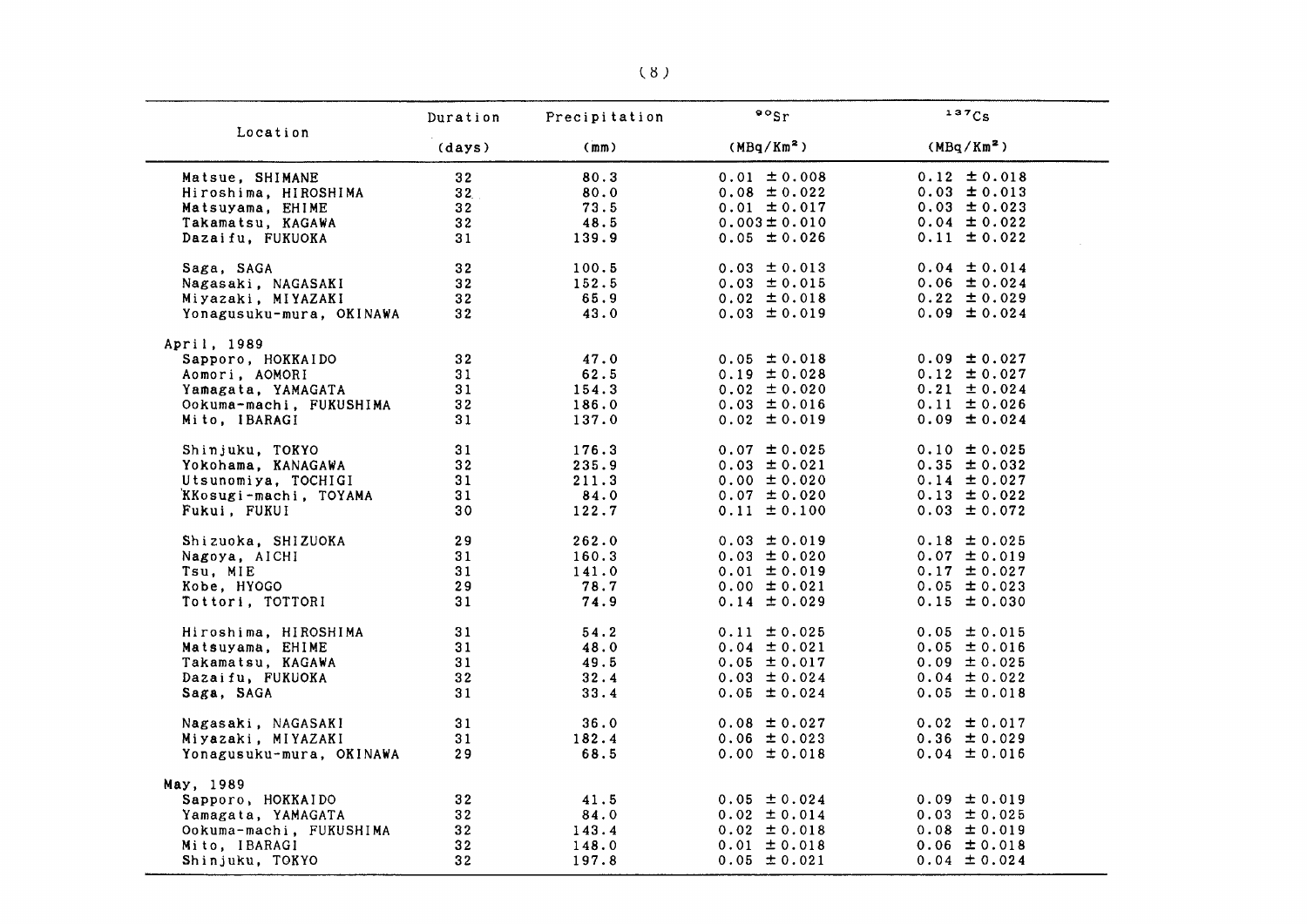|                          | Duration        | Precipitation | $\circ$ sr             | 137Cs                  |
|--------------------------|-----------------|---------------|------------------------|------------------------|
| Location                 | (days)          | (mm)          | (MBq/Km <sup>2</sup> ) | (MBq/Km <sup>2</sup> ) |
| Yokohama, KANAGAWA       | 31              | 157.0         | $0.06 \pm 0.017$       | $0.07 \pm 0.024$       |
| Utsunomiya, TOCHIGI      | 32 <sub>2</sub> | 193.5         | $0.03 \pm 0.014$       | $0.07 \pm 0.024$       |
| KKosugi-machi, TOYAMA    | 32              | 105.0         | $0.03 \pm 0.019$       | $0.14 \pm 0.022$       |
| Fukui, FUKUI             | 32              | 110.5         | $0.00 \pm 0.054$       | $0.00 \pm 0.11$        |
| Shizuoka, SHIZUOKA       | 32              | 180.5         | $0.01 \pm 0.018$       | $0.06 \pm 0.018$       |
| Nagoya, AICHI            | 32 <sub>2</sub> | 193.5         | $0.02 \pm 0.019$       | $0.09 \pm 0.020$       |
| Tsu, MIE                 | 32 <sub>2</sub> | 269.5         | $0.03 \pm 0.020$       | $0.05 \pm 0.017$       |
| Kobe, HYOGO              | 34              | 138.8         | $0.02 \pm 0.013$       | $0.04 \pm 0.024$       |
| Tottori, TOTTORI         | 32              | 127.6         | $0.10 \pm 0.021$       | $0.06 \pm 0.026$       |
| Hiroshima, HIROSHIMA     | 32              | 151.9         | $0.08 \pm 0.018$       | $0.03 \pm 0.023$       |
| Matsuyama, EHIME         | 32              | 181.0         | $0.03 \pm 0.014$       | $0.02 \pm 0.022$       |
| Takamatsu, KAGAWA        | 32 <sub>2</sub> | 171.0         | $0.05 \pm 0.018$       | $0.03 \pm 0.023$       |
| Dazaifu, FUKUOKA         | 31              | 194.7         | $0.02 \pm 0.014$       | $0.06 \pm 0.025$       |
| Saga, SAGA               | 32              | 228.0         | $0.08 \pm 0.023$       | $0.05 \pm 0.018$       |
| Nagasaki, NAGASAKI       | 32              | 236.5         | $0.03 \pm 0.019$       | $0.06 \pm 0.024$       |
| Miyazaki, MIYAZAKI       | 32              | 405.5         | $0.00 \pm 0.016$       | $0.63 \pm 0.041$       |
| Yonagusuku-mura, OKINAWA | 34              | 310.0         | $0.03 \pm 0.014$       | $0.01 \pm 0.022$       |
| June, 1989               |                 |               |                        |                        |
| Yamagata, YAMAGATA       | 31              | 66.8          | $0.01 \pm 0.020$       | $0.00 \pm 0.014$       |
| Shinjuku, TOKYO          | 31              | 228.5         | $0.03 \pm 0.014$       | $0.00 \pm 0.021$       |
| Yokohama, KANAGAWA       | 32              | 265.2         | $0.03 \pm 0.015$       | $0.07 \pm 0.025$       |
| Fukui, FUKUI             | 30              | 160.4         | $0.19 \pm 0.074$       | $0.02 \pm 0.064$       |
| Tsu, MIE                 | 31              | 369.0         | $0.004 \pm 0.019$      | $0.03 \pm 0.016$       |
| Kobe, HYOGO              | 31              | 230.8         | $0.03 \pm 0.020$       | $0.01 \pm 0.015$       |
| Tottori, TOTTORI         | 34              | 98.9          | $0.15 \pm 0.024$       | $0.01 \pm 0.023$       |
| Hiroshima, HIROSHIMA     | 31              | 132.8         | $0.07 \pm 0.017$       | $0.03 \pm 0.013$       |
| Matsuyama, EHIME         | 31              | 128.5         | $0.01 \pm 0.013$       | $0.06 \pm 0.016$       |
| Takamatsu, KAGAWA        | 31              | 97.0          | $0.00 \pm 0.017$       | $0.01 \pm 0.015$       |
| Dazaifu, FUKUOKA         | 31              | 123.0         | $0.02 \pm 0.015$       | $0.03 \pm 0.024$       |
| Saga, SAGA               | 33              | 208.9         | $0.03 \pm 0.020$       | $0.01 \pm 0.014$       |
| Nagasaki, NAGASAKI       | 31              | 212.5         | $0.09 \pm 0.024$       | $0.07 \pm 0.024$       |
| Miyazaki, MIYAZAKI       | 31              | 298.1         | $0.02 \pm 0.014$       | $0.06 \pm 0.016$       |
| Yonagusuku-mura, OKINAWA | 31              | 122.0         | $0.004 \pm 0.013$      | $0.02 \pm 0.013$       |
| July, 1989               |                 |               |                        |                        |
| Yamagata, YAMAGATA       | 32              | 43.7          | $0.00 \pm 0.017$       | $0.04 \pm 0.017$       |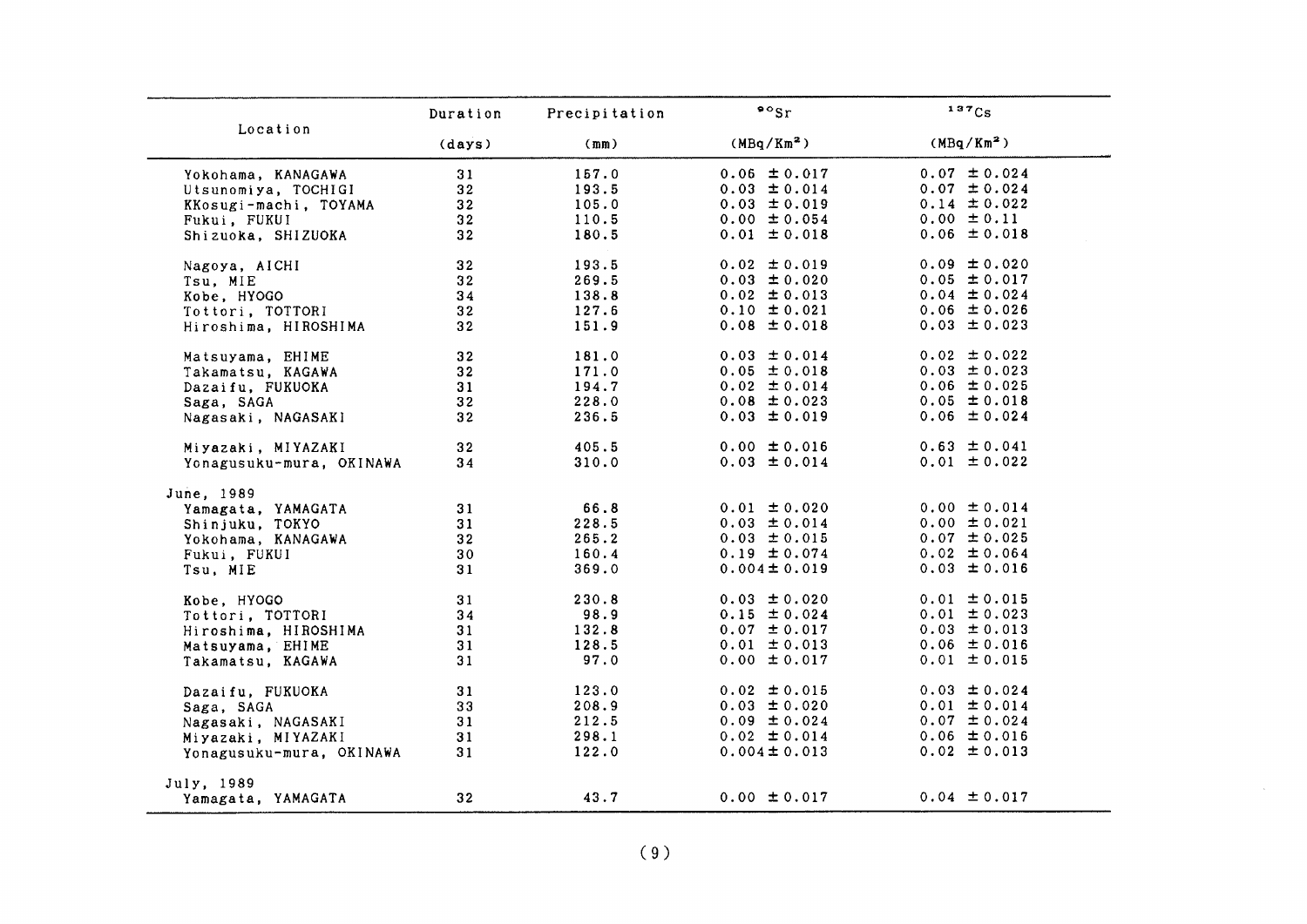#### $(1)-2$  Strontium-90 and Cesium-137 in Rain and Dry Fallout(for WHO program) (from Nov.1988 to Jul.1989)

-continued from NO. 86 of this publication-

 $\mathcal{L}$ 

#### Table (1)-2: Strontium-90 and Cesium-137 in Rain and Dry Fallout

|                      | Duration        | Precipitation | $\frac{80}{s}$         | 137Cs                  |
|----------------------|-----------------|---------------|------------------------|------------------------|
| Location             | (days)          | (mm)          | (MBq/Km <sup>2</sup> ) | (MBq/Km <sup>2</sup> ) |
| November, 1988       |                 |               |                        |                        |
| Niigata, NIIGATA     | 31              | 278.7         | $0.01 \pm 0.019$       | $0.05 \pm 0.017$       |
| December, 1988       |                 |               |                        |                        |
| Niigata, NIIGATA     | 35              | 142.1         | $0.02 \pm 0.020$       | $0.10 \pm 0.019$       |
| Nagano, NAGANO       | 35              | 13.2          | $0.05 \pm 0.023$       | $0.00 \pm 0.021$       |
| Yamaguchi, YAMAGUCHI | 34              | 22.5          | $0.02 \pm 0.020$       | $0.03 \pm 0.014$       |
| January, 1989        |                 |               |                        |                        |
| Akita, AKITA         | 34              | 115.0         | $0.09 \pm 0.023$       | $0.11 \pm 0.020$       |
| Niigata, NIIGATA     | 29              | 90.6          | $0.05 \pm 0.018$       | $0.07 \pm 0.025$       |
| Kanazawa, ISHIKAWA   | 35              | 196.0         | $0.06 \pm 0.020$       | $0.07 \pm 0.016$       |
| Nagano, NAGANO       | 29              | 70.4          | $0.00 \pm 0.016$       | $0.01 \pm 0.022$       |
| Okayama, OKAYAMA     | 28              | 64.8          | $0.05 \pm 0.020$       | $0.08 \pm 0.017$       |
| Yamaguchi, YAMAGUCHI | 30              | 112.5         | $0.03 \pm 0.021$       | $0.02 \pm 0.014$       |
| Kochi, KOCHI         | 28              | 187.9         | $0.15 \pm 0.024$       | $0.10 \pm 0.018$       |
| Kagoshima, KAGOSHIMA | 36              | 138.0         | $0.16 \pm 0.024$       | $0.07 \pm 0.027$       |
| February, 1989       |                 |               |                        |                        |
| Akita, AKITA         | 29              | 72.8          | $0.05 \pm 0.022$       | $0.06 \pm 0.020$       |
| Niigata, NIIGATA     | 29              | 67.2          | $0.07 \pm 0.019$       | $0.07 \pm 0.024$       |
| Kanazawa, ISHIKAWA   | 29              | 242.0         | $0.02 \pm 0.021$       | $0.12 \pm 0.021$       |
| Nagano, NAGANO       | 29              | 82.8          | $0.03 \pm 0.018$       | $0.04 \pm 0.023$       |
| Osaka, OSAKA         | 29              | 210.3         | $0.02 \pm 0.018$       | $0.04 \pm 0.015$       |
| Okayama, OKAYAMA     | 29              | 135.8         | $0.02 \pm 0.025$       | $0.03 \pm 0.016$       |
| Yamaguchi, YAMAGUCHI | 28              | 180.0         | $0.05 \pm 0.023$       | $0.03 \pm 0.024$       |
| Kochi, KOCHI         | 29              | 158.5         | $0.07 \pm 0.022$       | $0.06 \pm 0.023$       |
| Kagoshima, KAGOSHIMA | 29              | 217.5         | $0.07 \pm 0.017$       | $0.04 \pm 0.024$       |
| March, 1989          |                 |               |                        |                        |
| Akita, AKITA         | 32              | 158.8         | $0.04 \pm 0.024$       | $0.08 \pm 0.021$       |
| Niigata, NIIGATA     | 32              | 80.3          | $0.06 \pm 0.021$       | $0.10 \pm 0.018$       |
| Kanazawa, ISHIKAWA   | 31              | 134.5         | $0.04 \pm 0.016$       | $0.11 \pm 0.026$       |
| Nagano, NAGANO       | 32              | 55.4          | $0.02 \pm 0.013$       | $0.03 \pm 0.023$       |
| Osaka, OSAKA         | 32 <sub>2</sub> | 119.1         | $0.04 \pm 0.018$       | $0.06 \pm 0.018$       |
| Okayama, OKAYAMA     | 32              | 60.8          | $0.01 \pm 0.024$       | $0.08 \pm 0.020$       |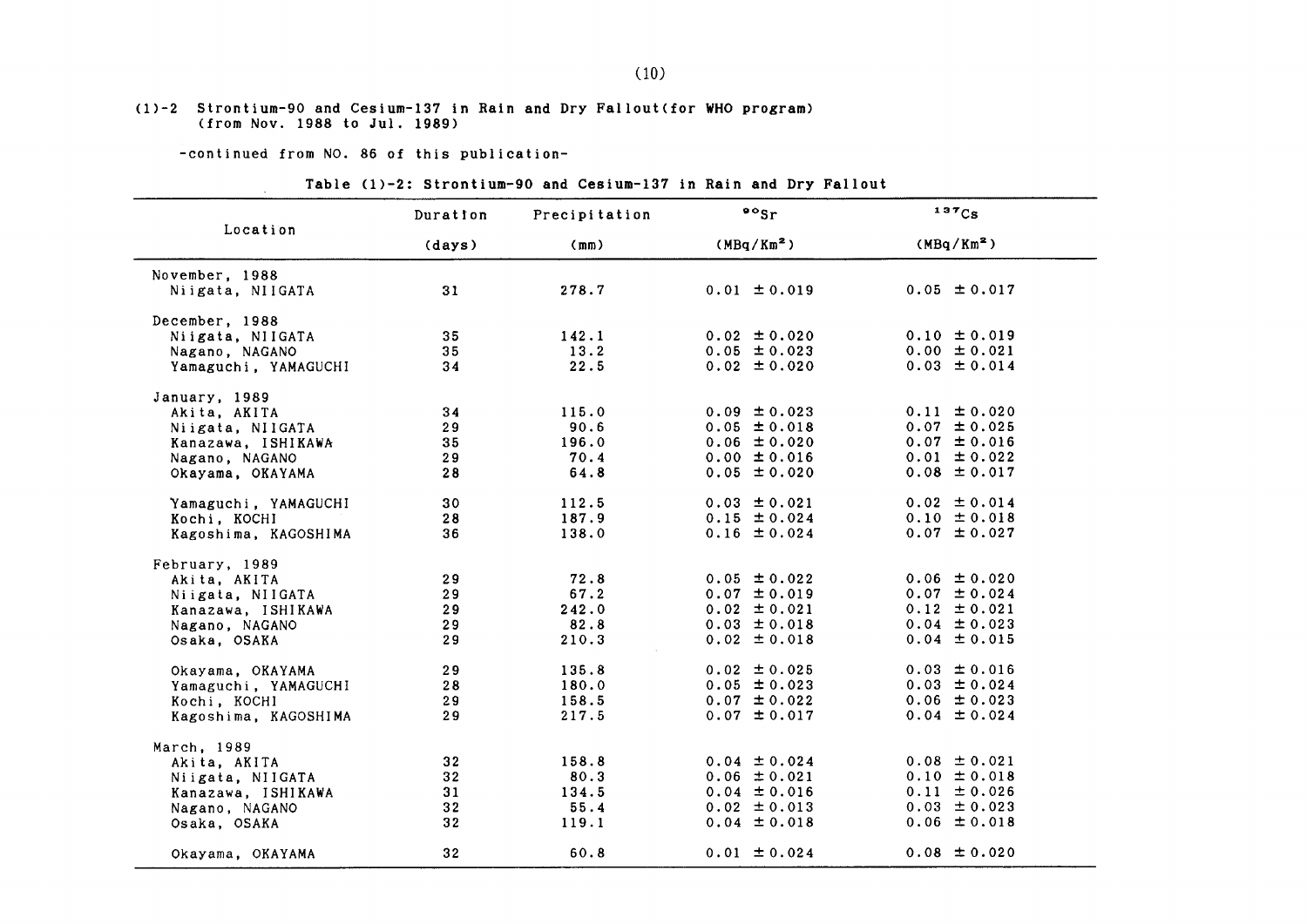|                      | Duration        | Precipitation | $\cdot \cdot$ sr       | 137Cs            |  |
|----------------------|-----------------|---------------|------------------------|------------------|--|
| Location             | (days)          | (mm)          | (MBq/Km <sup>2</sup> ) | $(MBq/Km^2)$     |  |
| Yamaguchi, YAMAGUCHI | 32              | 110.5         | $0.01 \pm 0.012$       | $0.08 \pm 0.017$ |  |
| Kochi, KOCHI         | 34              | 264.2         | $0.13 \pm 0.022$       | $0.08 \pm 0.025$ |  |
| Kagoshima, KAGOSHIMA | 29              | 112.5         | $0.23 \pm 0.025$       | $0.08 \pm 0.017$ |  |
| April, 1989          |                 |               |                        |                  |  |
| Akita, AKITA         | 31              | 200.9         | $0.03 \pm 0.026$       | $0.30 \pm 0.031$ |  |
| Kanazawa, ISHIKAWA   | 29              | 103.0         | $0.07 \pm 0.024$       | $0.12 \pm 0.022$ |  |
| Nagano, NAGANO       | 31              | 83.6          | $0.03 \pm 0.022$       | $0.05 \pm 0.024$ |  |
| Osaka, OSAKA         | 32 <sub>2</sub> | 92.2          | $0.01 \pm 0.019$       | $0.05 \pm 0.015$ |  |
| Okayama, OKAYAMA     | 31              | 56.0          | $0.02 \pm 0.024$       | $0.02 \pm 0.022$ |  |
| Yamaguchi, YAMAGUCHI | 31              | 60.5          | $0.01 \pm 0.022$       | $0.00 \pm 0.022$ |  |
| Kochi, KOCHI         | 29              | 167.4         | $0.13 \pm 0.029$       | $0.05 \pm 0.022$ |  |
| Kagoshima, KAGOSHIMA | 31              | 47.5          | $0.12 \pm 0.022$       | $0.13 \pm 0.020$ |  |
| May, 1989            |                 |               |                        |                  |  |
| Akita, AKITA         | 32              | 36.8          | $0.02 \pm 0.015$       | $0.07 \pm 0.025$ |  |
| Kanazawa, ISHIKAWA   | 34              | 126.5         | $0.03 \pm 0.015$       | $0.11 \pm 0.025$ |  |
| Nagano, NAGANO       | 32              | 106.9         | $0.02 \pm 0.012$       | $0.04 \pm 0.014$ |  |
| Osaka, OSAKA         | 31              | 204.7         | $0.02 \pm 0.012$       | $0.06 \pm 0.023$ |  |
| Okayama, OKAYAMA     | 32              | 184.2         | $0.001 \pm 0.012$      | $0.05 \pm 0.024$ |  |
| Yamaguchi, YAMAGUCHI | 32              | 195.5         | $0.03 \pm 0.015$       | $0.02 \pm 0.022$ |  |
| Kochi, KOCHI         | 32 <sub>2</sub> | 289.0         | $0.06 \pm 0.021$       | $0.05 \pm 0.024$ |  |
| Kagoshima, KAGOSHIMA | 34              | 292.0         | $0.08 \pm 0.019$       | $0.10 \pm 0.019$ |  |
| June, 1989           |                 |               |                        |                  |  |
| Akita, AKITA         | 30              | 82.4          | $0.03 \pm 0.021$       | $0.01 \pm 0.013$ |  |
| Kanazawa, ISHIKAWA   | 31              | 125.0         | $0.04 \pm 0.020$       | $0.01 \pm 0.021$ |  |
| Nagano, NAGANO       | 31              | 99.1          | $0.02 \pm 0.012$       | $0.02 \pm 0.013$ |  |
| Osaka, OSAKA         | 31              | 189.5         | $0.02 \pm 0.012$       | $0.04 \pm 0.014$ |  |
| Okayama, OKAYAMA     | 31              | 121.3         | $0.04 \pm 0.021$       | $0.03 \pm 0.021$ |  |
| Yamaguchi, YAMAGUCHI | 31              | 209.5         | $0.03 \pm 0.020$       | $0.06 \pm 0.018$ |  |
| Kochi, KOCHI         | 33              | 456.4         | $0.08 \pm 0.023$       | $0.02 \pm 0.020$ |  |
| July, 1989           |                 |               |                        |                  |  |
| Osaka, OSAKA         | 32              | 106.7         | $0.05 \pm 0.022$       | $0.03 \pm 0.016$ |  |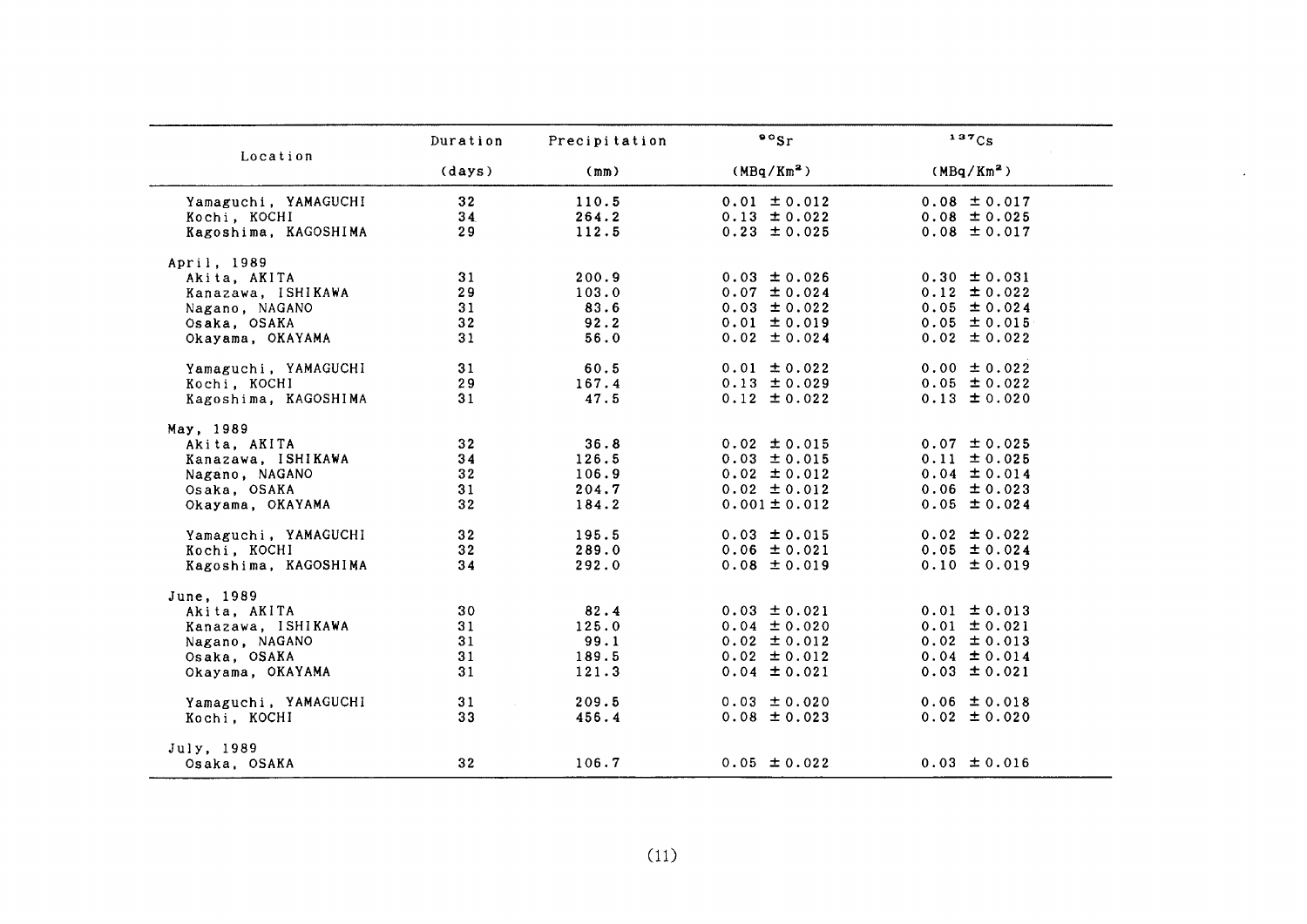(2) Strontium-90 and Cesium-137 in Airborne Dust (from Jul. 1988 to Jan. 1989)

 $\sim 10^{11}$ 

-continued from NO. 86 of this publication-

#### Table (2): Strontium-90 and Cesium-137 in Airborne Dust

|                                     | Sampling     | Absorption                  | $\frac{90}{5}$ r      | 137C <sub>S</sub>     |
|-------------------------------------|--------------|-----------------------------|-----------------------|-----------------------|
| Location                            | period       | volume<br>(m <sup>3</sup> ) | (mBq/m <sup>3</sup> ) | (mBq/m <sup>3</sup> ) |
| $July \sim September$ , 1988        |              |                             |                       |                       |
| Morioka, IWATE                      | $7 \sim 9$   | 14,032                      | $0.000 \pm 0.0005$    | $0.0002 \pm 0.0006$   |
| October ~ December 1988             |              |                             |                       |                       |
| Morioka, IWATE                      | $10 \sim 12$ | 12,915                      | $0.0003 \pm 0.0005$   | $0.000 \pm 0.0005$    |
| Ookuma-machi, FUKUSHIMA             | $10 \sim 12$ | 11,858                      | $0.0003 \pm 0.0006$   | $0.000 \pm 0.0006$    |
| Utsunomiya, TOCHIGI                 | $10 - 12$    | 9.954                       | $0.000 \pm 0.0007$    | $0.001 \pm 0.0008$    |
| Niigata, NIIGATA                    | $10 \sim 12$ | 10,968                      | $0.000 \pm 0.0005$    | $0.002 \pm 0.0007$    |
| Nagano, NAGANO                      | $10 - 12$    | 15.662                      | $0.0005 \pm 0.0005$   | $0.0004 \pm 0.0005$   |
| Kyoto, KYOTO                        | $10 - 12$    | 5,258                       | $0.000 \pm 0.0012$    | $0.001 \pm 0.0016$    |
| November, $1989 \sim$ January, 1989 |              |                             |                       |                       |
| Yamaguchi, YAMAGUCHI                | $11 \sim 1$  | 4.927                       | $0.002 \pm 0.0016$    | $0.000 \pm 0.0015$    |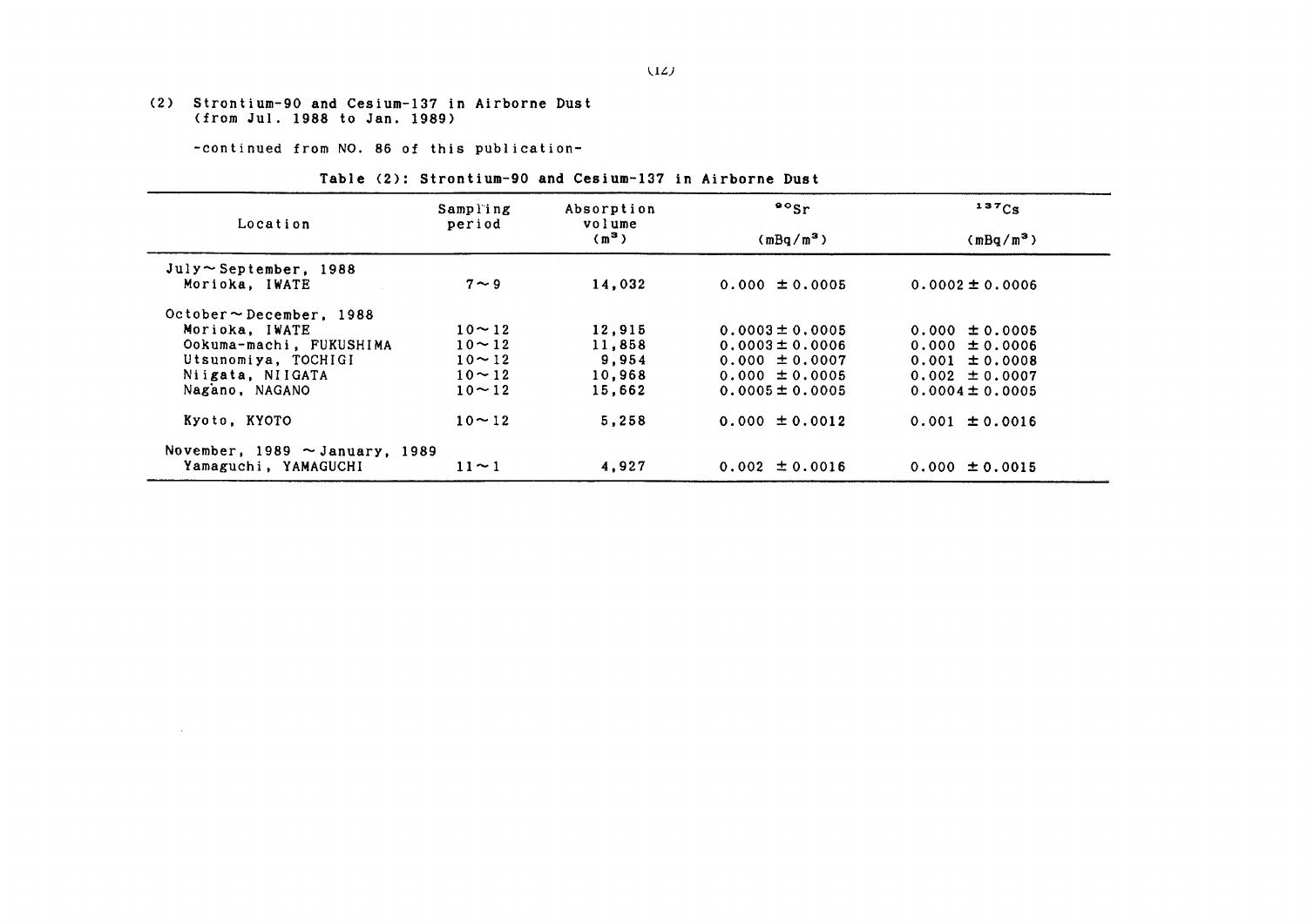#### (3) Strontium-90 and Cesium-137 in Service Water (from Nov. 1988 to Jul. 1989)

-continued from NO. 86 of this publication-

|                        |         | $\frac{1}{2}$  | 137Cg             |
|------------------------|---------|----------------|-------------------|
| Location               | pH      | $(mBq / \ell)$ | $(mBq / \ell)$    |
| (Source Water)         |         |                |                   |
| December, 1988         |         |                |                   |
| Inuyama, AICHI         | 6.9     | $2.9 \pm 0.21$ | $0.4 \pm 0.12$    |
| January, 1989          |         |                |                   |
| Sapporo, HOKKAIDO      | 7.1     | $2.1 \pm 0.20$ | 0.2<br>$\pm 0.07$ |
| Nagano, NAGANO         | 7.1     | $1.3 \pm 0.18$ | 0.1<br>± 0.11     |
| Kyoto, KYOTO           | $7.5 -$ | $4.7 \pm 0.25$ | 0.2<br>± 0.11     |
| June, 1989             |         |                |                   |
| Katsushika, TOKYO      | 7.3     | $1.9 \pm 0.16$ | 0.3<br>$\pm 0.12$ |
| Tsukui-machi, KANAGAWA | 8.2     | $0.4 \pm 0.11$ | 0.1<br>± 0.11     |
| Nagano, NAGANO         | 7.1     | $1.1 \pm 0.15$ | $0.2 \pm 0.11$    |
| Moriguchi, OSAKA       | 7.2     | $5.0 \pm 0.26$ | ± 0.08<br>0.1     |
| Fukuoka, FUKUOKA       | 7.0     | $2.0 \pm 0.17$ | ± 0.11<br>0.2     |
| July, 1989             |         |                |                   |
| Sapporo, HOKKAIDO      | 7.1     | $1.7 \pm 0.16$ | $0.5 \pm 0.13$    |
| (Tap Water)            |         |                |                   |
| November, 1988         |         |                |                   |
| Tsu, MIE               | 6.9     | $2.5 \pm 0.18$ | $0.0 \pm 0.06$    |
| December, 1988         |         |                |                   |
| Morioka, IWATE         | 7.2     | $1.6 \pm 0.15$ | $0.04 \pm 0.11$   |
| Utsunomiya, TOCHIGI    | 7.1     | $0.6 \pm 0.13$ | $0.1 \pm 0.12$    |
| Niigata, NIIGATA       | 7.0     | $4.0 \pm 0.22$ | 0.1<br>$\pm 0.11$ |
| Nagano, NAGANO         | 7.2     | $0.8 \pm 0.14$ | 0.2<br>$\pm 0.11$ |
| Koufu, YAMANASHI       | 7.5     | $1.2 \pm 0.15$ | $0.03 \pm 0.06$   |
| Shizuoka, SHIZUOKA     | 7.6     | $1.1 \pm 0.14$ | $0.01 \pm 0.06$   |
| Nagoya, AICHI          | 6.8     | $2.8 \pm 0.22$ | $0.5 \pm 0.13$    |
| Matsue, SHIMANE        | 7.0     | $4.0 \pm 0.22$ | $0.2 \pm 0.12$    |
| January, 1989          |         |                |                   |
| Kyoto, KYOTO           | 7.4     | $5.4 \pm 0.27$ | $0.0 \pm 0.11$    |
| February, 1989         |         |                |                   |
| Tsu, MIE               | 6.9     | $2.2 \pm 0.17$ | $0.1 \pm 0.07$    |

Table (3): Strontium-90 and Cesium-137 in Service Water

 $(13)$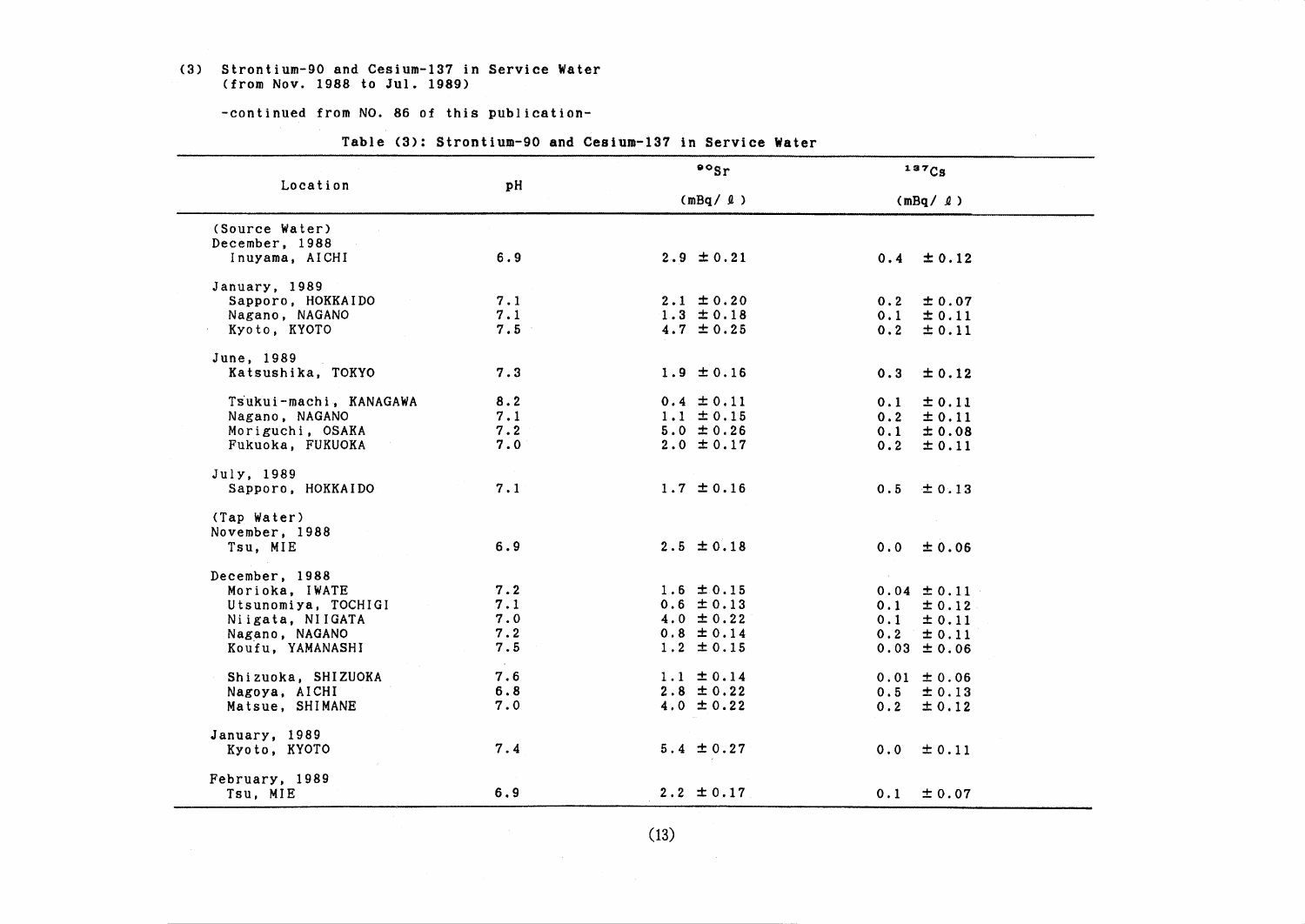|                       |     | (14)             |                   |
|-----------------------|-----|------------------|-------------------|
| Location              | pH  | $\cdot \cdot$ sr | 137Cs             |
|                       |     | (mBq / q)        | (mBq / g)         |
| Sshinguu, WAKAYAMA    | 6.8 | $1.1 \pm 0.15$   | 0.2<br>± 0.11     |
| June, 1989            |     |                  |                   |
| Wakkanai, HOKKAIDO    | 6.7 | $1.7 \pm 0.17$   | $\pm 0.10$<br>0.0 |
| Yamagata, YAMAGATA    | 7.2 | $2.4 \pm 0.26$   | $0.02 \pm 0.13$   |
| Fukushima, FUKUSHIMA  | 6.9 | $3.9 \pm 0.21$   | 0.1<br>± 0.11     |
| Katsushika, TOKYO     | 7.3 | $2.1 \pm 0.17$   | 0.2<br>± 0.11     |
| Yokohama, KANAGAWA    | 6.9 | $0.5 \pm 0.11$   | 0.1<br>± 0.11     |
| Utsunomiya, TOCHIGI   | 7.2 | $0.8 \pm 0.12$   | ± 0.11<br>0.2     |
| KKosugi-machi, TOYAMA | 7.2 | $1.7 \pm 0.16$   | 0.2<br>$\pm 0.11$ |
| Kanazawa, ISHIKAWA    | 7.5 | $1.8 \pm 0.43$   | ± 0.08<br>0.1     |
| Fukui, FUKUI          | 6.9 | $0.9 \pm 0.15$   | $0.02 \pm 0.07$   |
| Nagano, NAGANO        | 7.0 | $1.1 \pm 0.14$   | $0.02 \pm 0.10$   |
| Shizuoka, SHIZUOKA    | 8.0 | $1.4 \pm 0.15$   | 0.0<br>± 0.07     |
| Osaka, OSAKA          | 6.9 | $3.9 \pm 0.22$   | 0.1<br>± 0.07     |
| Kobe, HYOGO           | 7.6 | $3.5 \pm 0.21$   | 0.1<br>± 0.08     |
| Tottori, TOTTORI      | 7.6 | $2.9 \pm 0.20$   | $0.02 \pm 0.11$   |
| Okayama, OKAYAMA      | 6.8 | $2.9 \pm 0.19$   | 0.0<br>± 0.10     |
| Hiroshima, HIROSHIMA  | 7.0 | $2.4 \pm 0.19$   | 0.0<br>± 0.10     |
| Ube, YAMAGUCHI        | 6.5 | $2.1 \pm 0.19$   | ± 0.11<br>0.1     |
| Matsuyama, EHIME      | 7.8 | $1.8 \pm 0.17$   | 0.1<br>± 0.11     |
| Kochi, KOCHI          | 7.0 | $1.7 \pm 0.15$   | 0.0<br>$\pm 0.10$ |
| Takamatsu, KAGAWA     | 7.3 | $3.2 \pm 0.26$   | 0.0<br>± 0.10     |
| Fukuoka, FUKUOKA      | 6.9 | $3.1 \pm 0.20$   | 0.1<br>± 0.11     |
| Saga, SAGA            | 7.5 | $1.7 \pm 0.20$   | 0.0<br>± 0.10     |
| Nagasaki, NAGASAKI    | 7.0 | $1.8 \pm 0.16$   | $0.05 \pm 0.10$   |
| Miyazaki, MIYAZAKI    | 7.0 | $1.5 \pm 0.18$   | $0.04 \pm 0.10$   |
| Kagoshima, KAGOSHIMA  | 6.8 | $0.6 \pm 0.12$   | $0.2 -$<br>± 0.12 |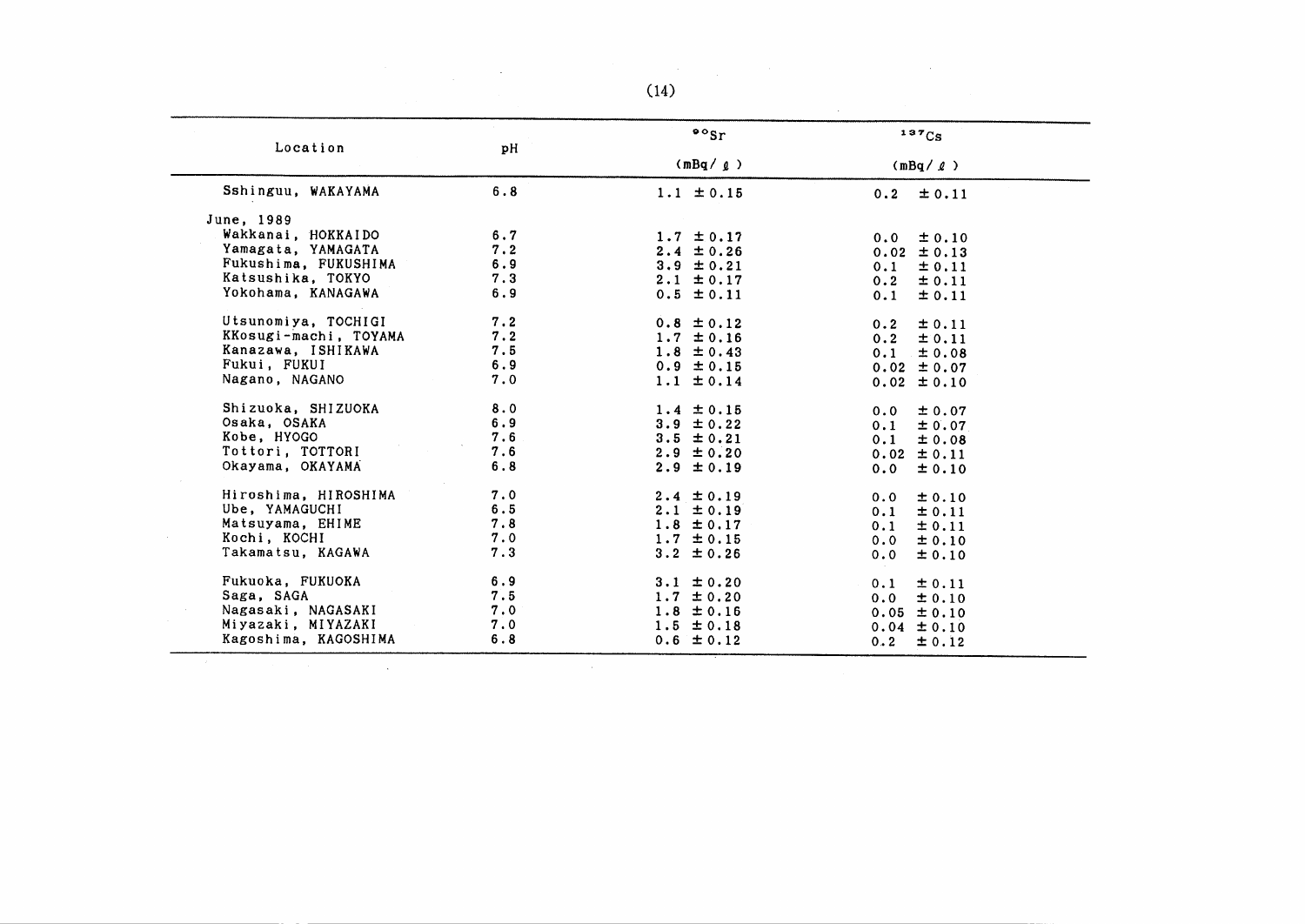#### (4) Strontium-90 and Cesium-137 in Freshwater (from Nov. 1988 to Jul. 1989)

-continued from NO. 86 of this publication-

| Location                                              | рH  | $\cdot$ $\cdot$ | 137C <sub>S</sub> |  |
|-------------------------------------------------------|-----|-----------------|-------------------|--|
|                                                       |     | (mBq/g)         | $(mBq / \ell)$    |  |
| (Freshwater)<br>November, 1988<br>Toyanogata, NIIGATA | 6.6 | $5.3 \pm 0.25$  | $0.8 \pm 0.14$    |  |
| December, 1988<br>Uji, KYOTO                          | 6.3 | $0.02 \pm 0.09$ | $0.0 \pm 0.11$    |  |
| May, 1989<br>Kasumigaura, IBARAGI                     | 9.0 | $3.6 \pm 0.22$  | $0.6 \pm 0.13$    |  |
| July, 1989<br>Barato-lake, HOKKAIDO                   | 8.3 | $3.2 \pm 0.21$  | $0.6 \pm 0.13$    |  |

 $\sim 100$  km s  $^{-1}$ 

#### Table (4): Strontium-90 and Cesium-137 in Freshwater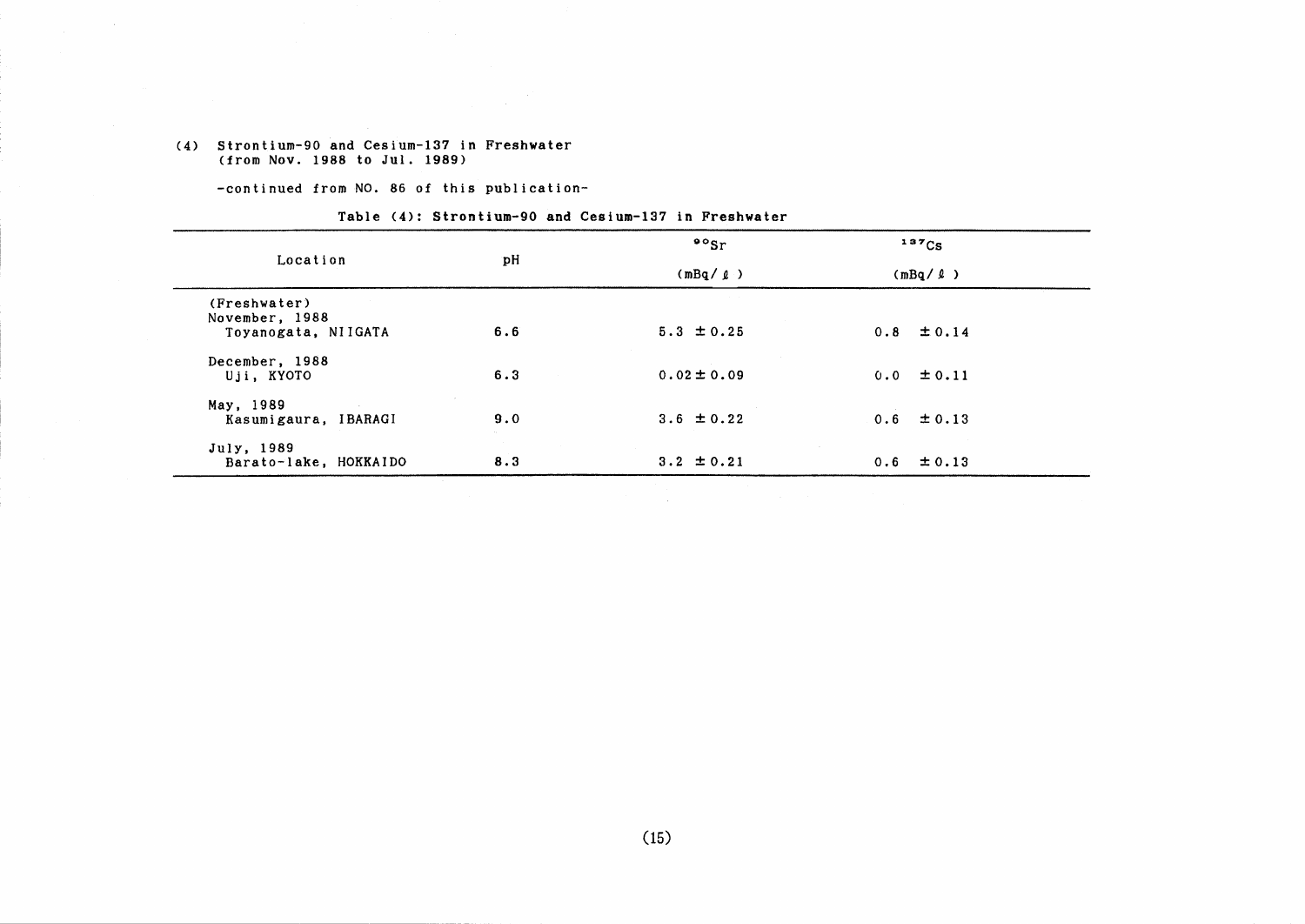(5) Strontium-90 and Cesium-137 in Soil  $(Aug. 1988)$ 

 $\mathcal{L}^{\mathcal{L}}(\mathcal{L}^{\mathcal{L}}(\mathcal{L}^{\mathcal{L}}(\mathcal{L}^{\mathcal{L}}(\mathcal{L}^{\mathcal{L}}(\mathcal{L}^{\mathcal{L}}(\mathcal{L}^{\mathcal{L}}(\mathcal{L}^{\mathcal{L}}(\mathcal{L}^{\mathcal{L}}(\mathcal{L}^{\mathcal{L}}(\mathcal{L}^{\mathcal{L}}(\mathcal{L}^{\mathcal{L}}(\mathcal{L}^{\mathcal{L}}(\mathcal{L}^{\mathcal{L}}(\mathcal{L}^{\mathcal{L}}(\mathcal{L}^{\mathcal{L}}(\mathcal{L}^{\mathcal{L$ 

-continued from NO. 86 of this publication-

| Table (5): Strontium-90 and Cesium-137 in Soil |  |  |  |  |
|------------------------------------------------|--|--|--|--|
|------------------------------------------------|--|--|--|--|

| Sampling                      |                            | $\cdot \cdot$ sr                 |                                | $137C_S$                         |                                   |
|-------------------------------|----------------------------|----------------------------------|--------------------------------|----------------------------------|-----------------------------------|
| Location                      | Depth<br>(c <sub>m</sub> ) | (Bq/Kg)<br>(dried Soil)          | (MBq/Km <sup>2</sup> )         | (Bq/Kg)<br>(dried Soil)          | (MBq/Km <sup>2</sup> )            |
| August, 1988<br>Tsu, MIE<br>" | $0 \sim 5$<br>$5 \sim 20$  | $0.6 \pm 0.11$<br>$0.3 \pm 0.08$ | $36 \pm 6.2$<br>$\pm$ 13<br>44 | $3.1 \pm 0.21$<br>$0.6 \pm 0.13$ | $\pm$ 12<br>180<br>$\pm$ 20<br>88 |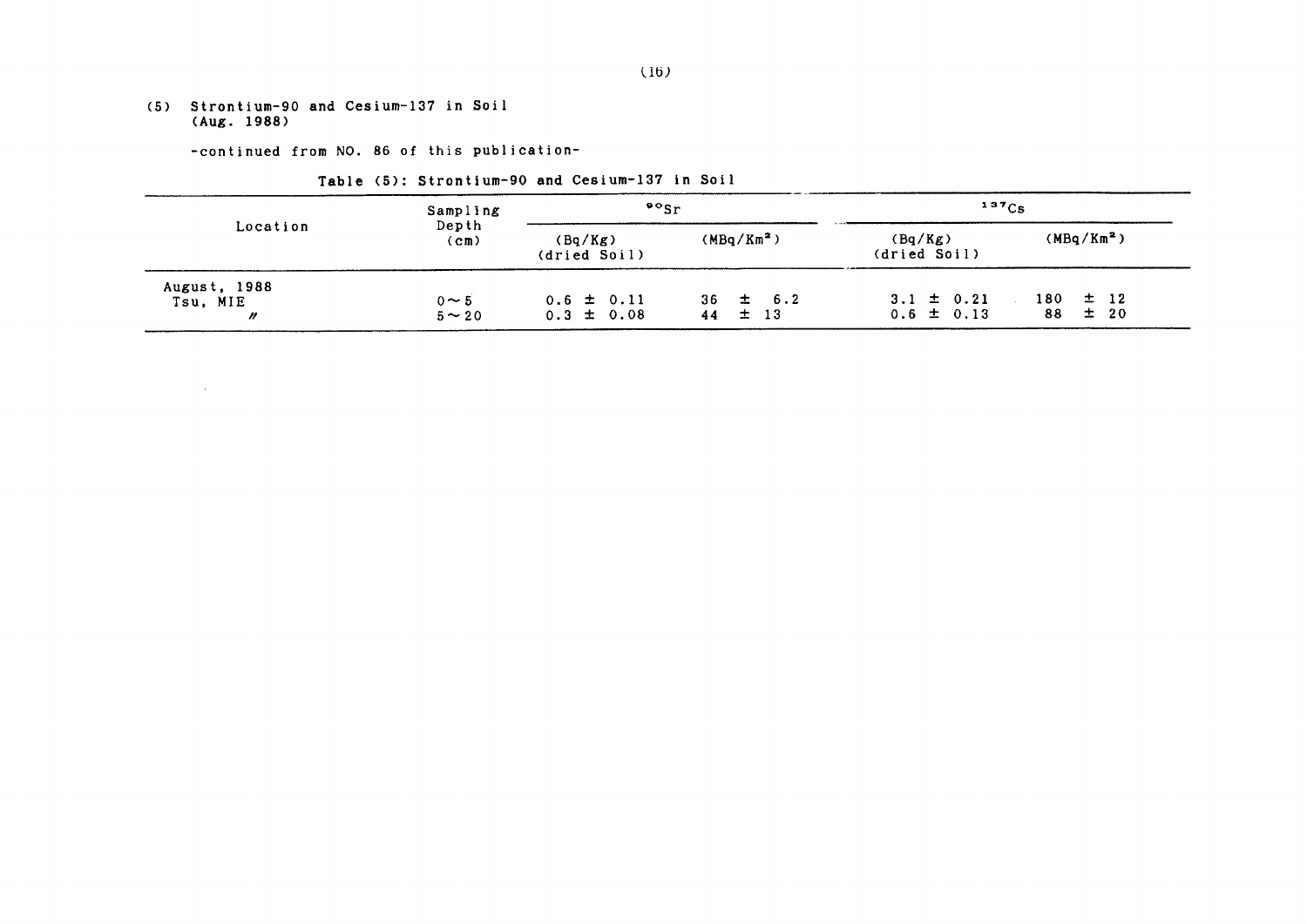

Fig.  $1-1$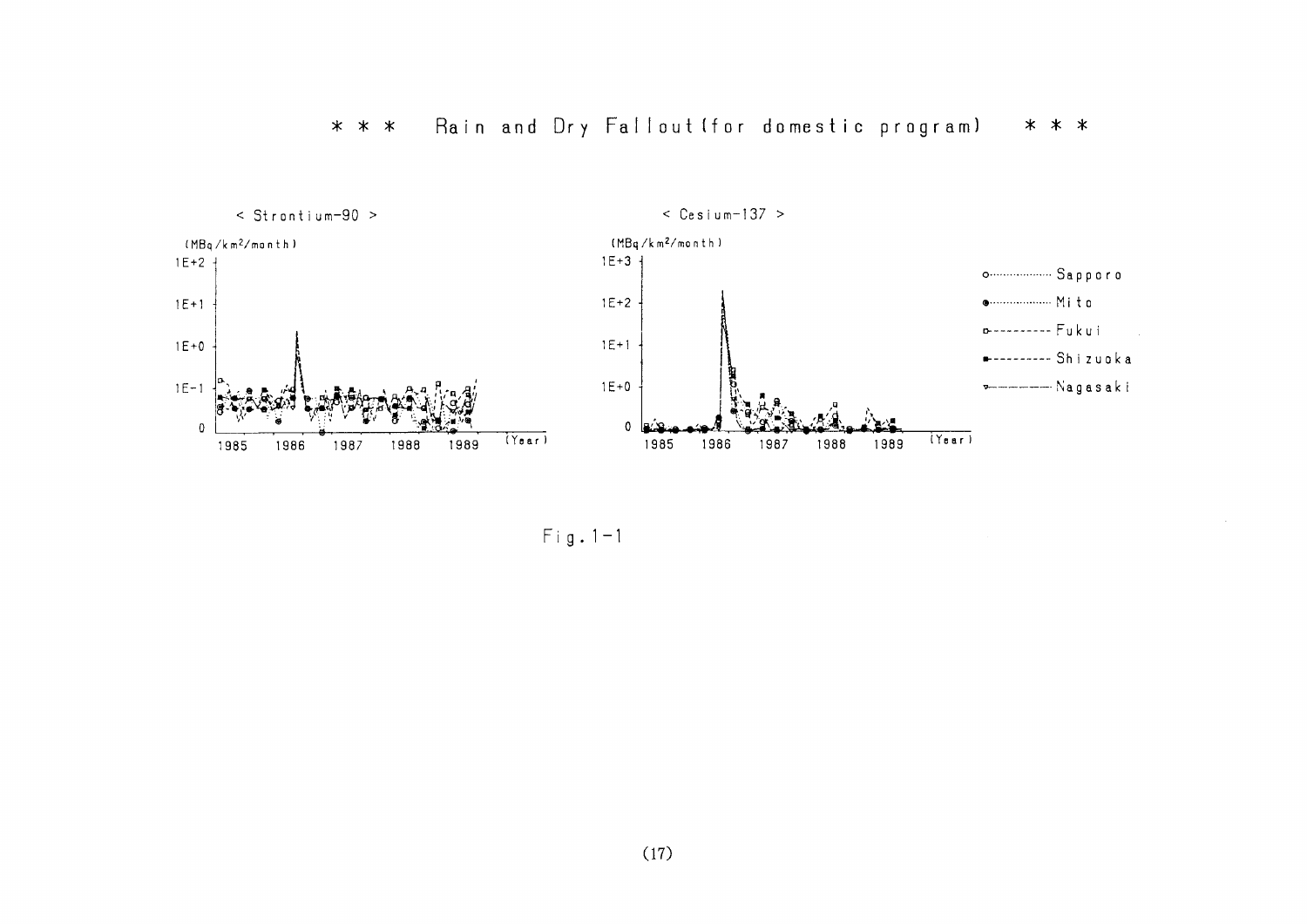Rain and Dry Fallout (for WHO program) \* \* \* \* \* \*



 $Fig. 1-2$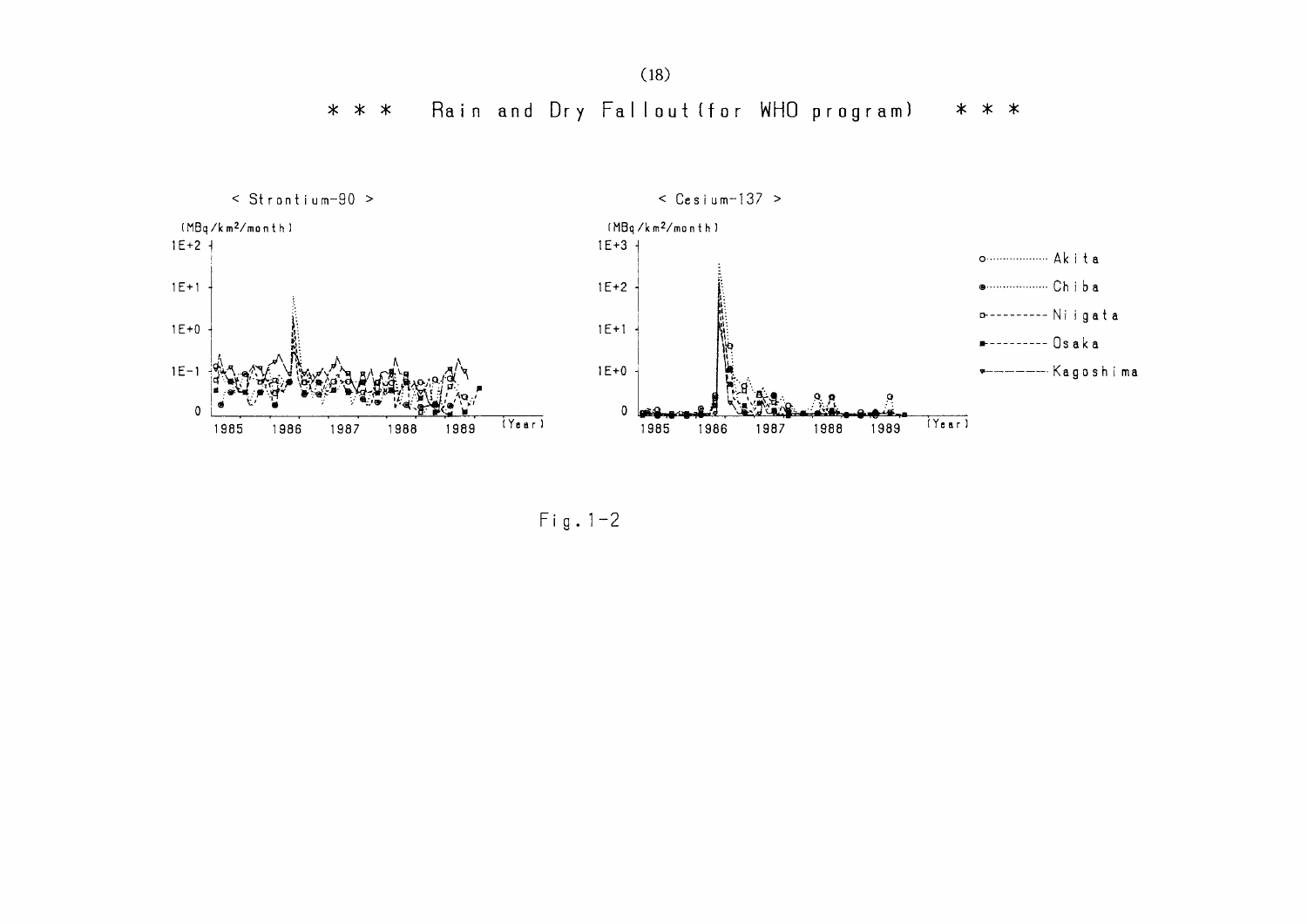

 $Fig. 2$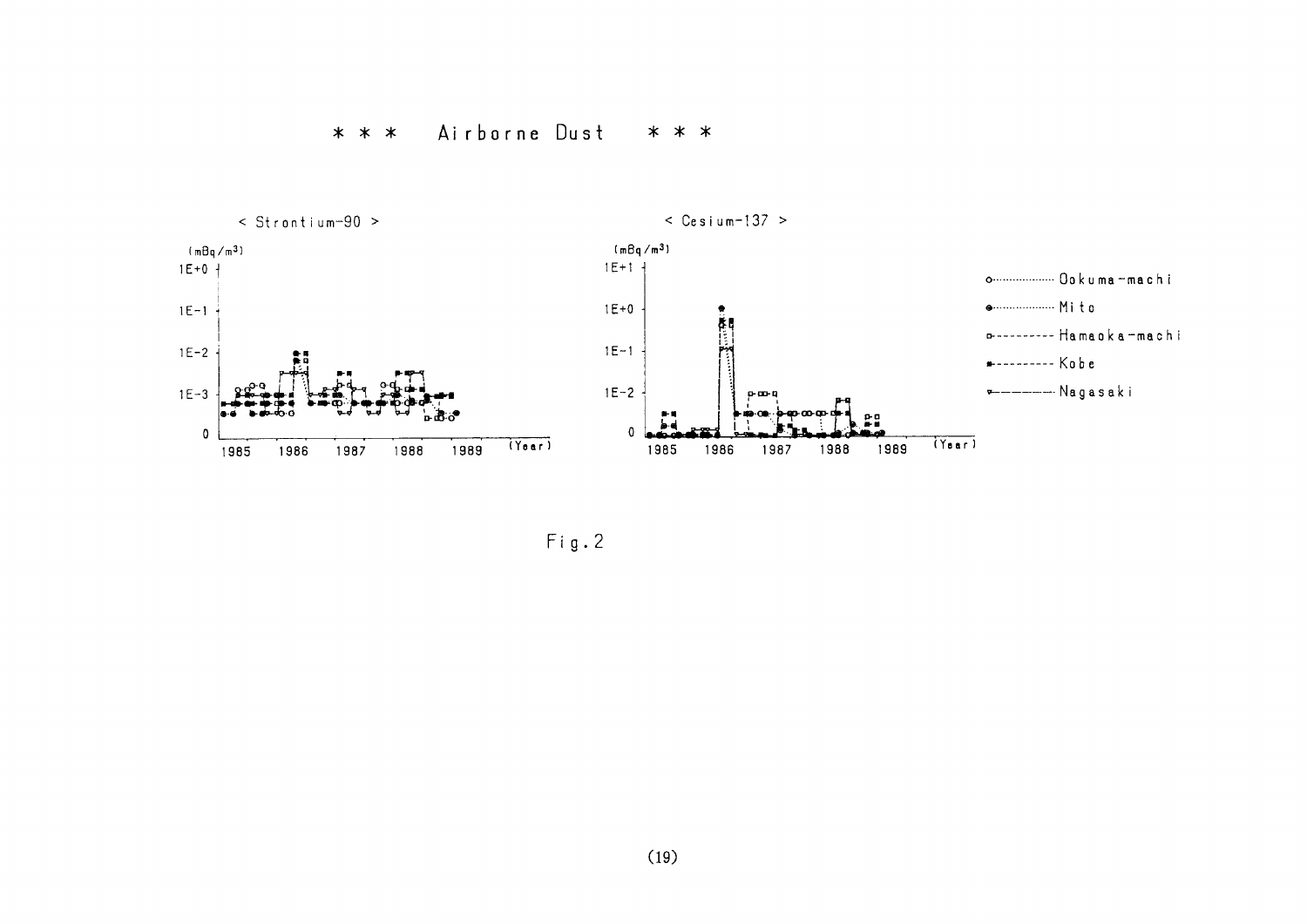Tap water \* \* \* \* \* \*



 $Fig. 3$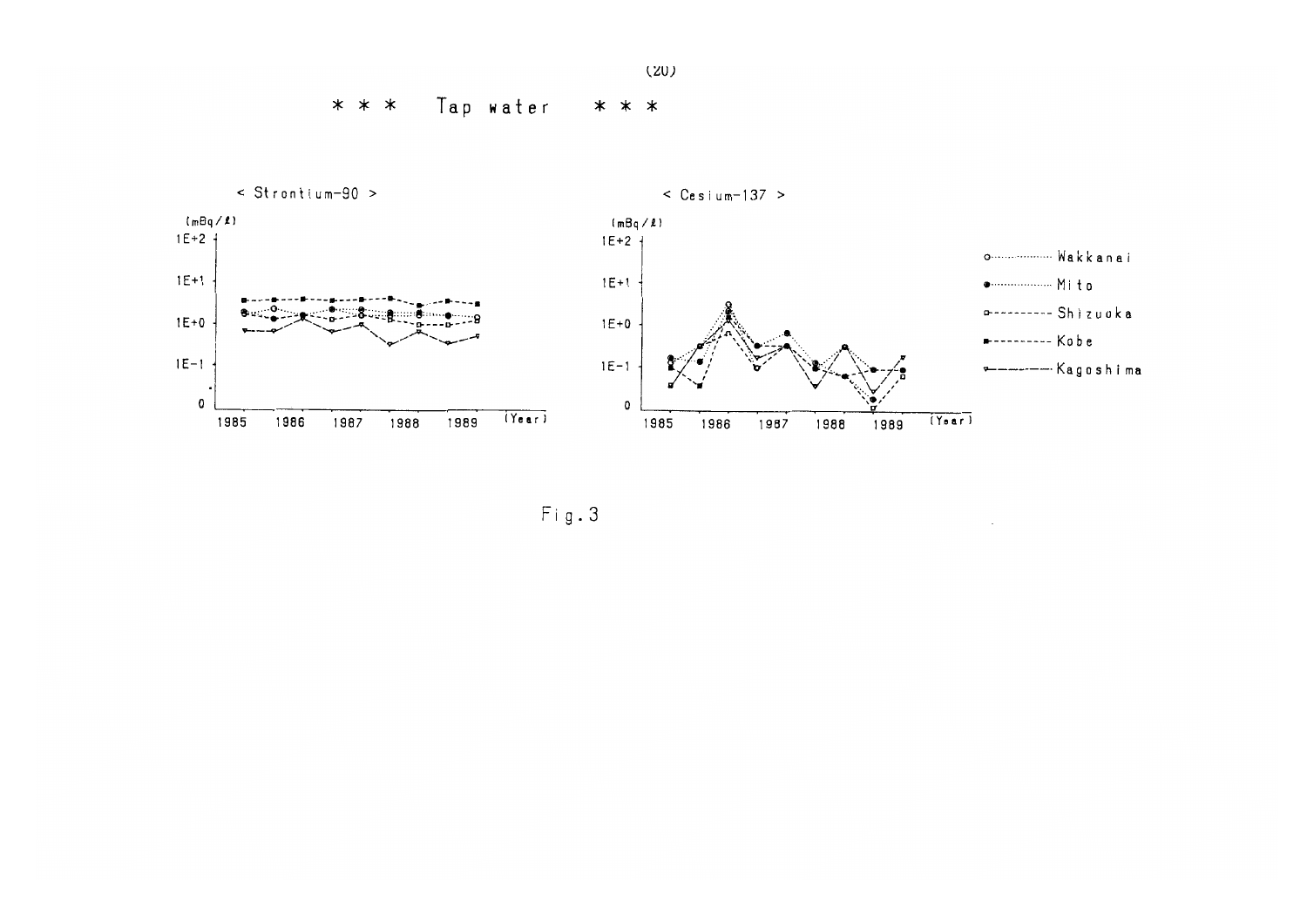#### \* \* \* Freshwater \* \* \*



 $Fig. 4$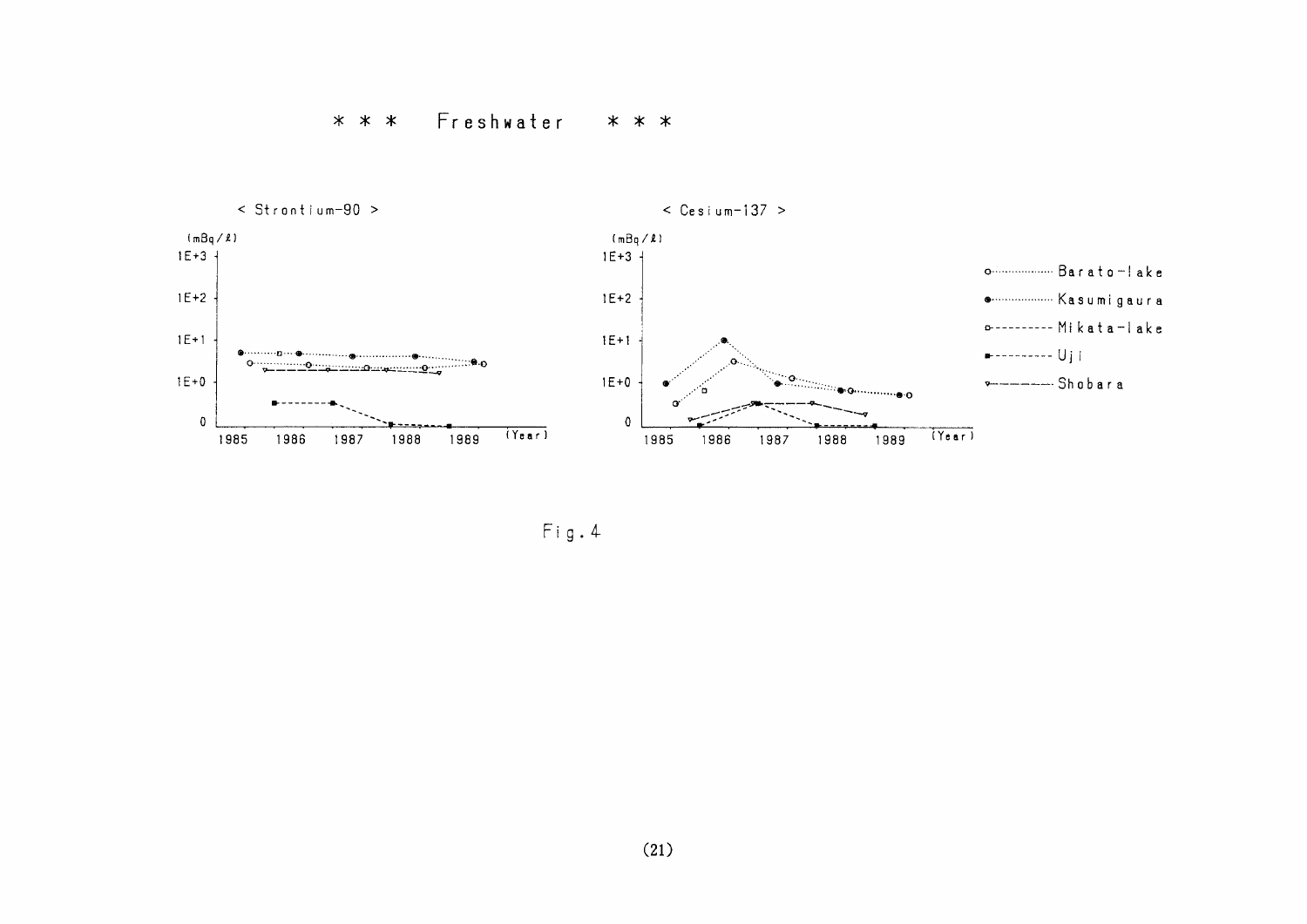Soil  $* * *$ \* \* \* Sampling Depth  $(0 \sim 5 \text{ cm})$ 



 $Fig. 5-1$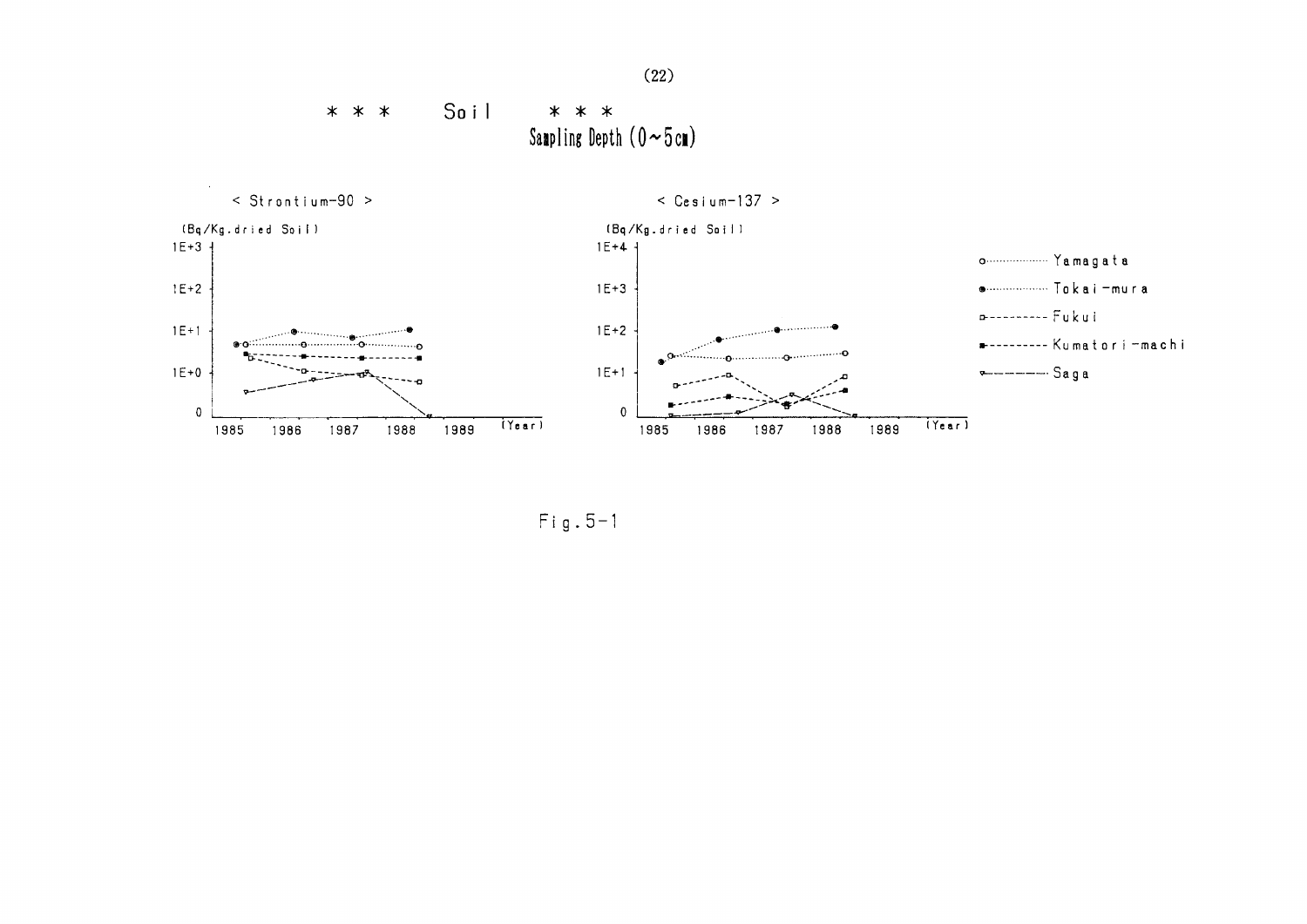#### Soil \* \* \*  $* * *$ Sampling Depth  $(5 \sim 20 \text{ cm})$



 $Fig. 5-2$